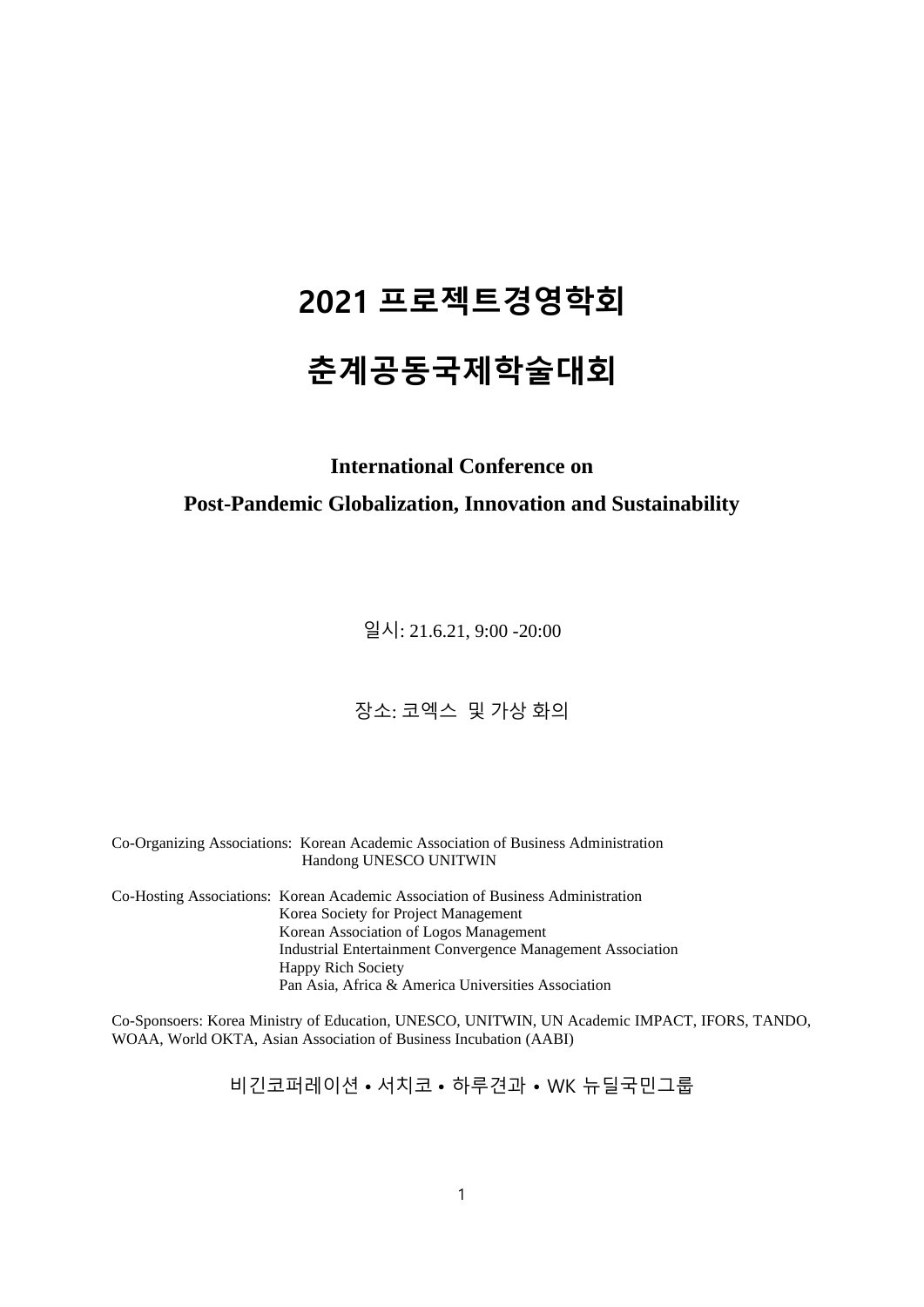## **2021 프로젝트경영학회 춘계공동국제학술대회**

#### **International Conference on**

## **Post-Pandemic Globalization, Innovation and Sustainability**

Date and Time: June 25 Venue: COEX, Seoul, Korea

1. Conference Schedule

| Time<br>$(GMT + 9)$         | Venue<br>$(\#301)$                                |                         | COEX Main Hall: #301, Small rooms: #302, #303, #304 |                          |                           |                          |                            |  |
|-----------------------------|---------------------------------------------------|-------------------------|-----------------------------------------------------|--------------------------|---------------------------|--------------------------|----------------------------|--|
| 8:30-9:00                   | Registration                                      |                         |                                                     |                          |                           |                          |                            |  |
| $9:00 - 9:30$<br>9:30-10:00 | Registration                                      | Session 1               | Session 2                                           | Session 3                | Session 4<br><b>ESG</b>   | Session 5<br>국제화         | Session 6<br>서비스혁신         |  |
| 10:00-10:30                 | Opening                                           | Sustainable             | Digital                                             | Health                   | 신현상                       | 김윤민                      | 김용세                        |  |
| 10:30-11:00<br>11:00-11:30  | Ceremony<br>기조연설<br>한정화                           | Session 7<br>Knowledge  | Session 8<br>Development                            | Session 9<br>융합혁신        | Session 10<br>창업          | Session 11<br>말레이지아      | Session 12<br>필리핀          |  |
| 11:30-12:00                 |                                                   |                         |                                                     | 김영길                      | 정철호                       | Jalil                    | Etrata                     |  |
| 12:00-13:30                 |                                                   |                         |                                                     | Lunch                    |                           |                          |                            |  |
| 13:30-15:00                 | K-경영<br>신현태                                       | Session 13<br>Education | Session 14<br>Marketing                             | Session 15<br>Technology | Session 16<br>베트남<br>Le   | Session 17<br>로고스<br>박신배 | Session 18<br>PM 혁신<br>오민정 |  |
| 15:00-15:30                 |                                                   |                         |                                                     | <b>Break</b>             |                           |                          |                            |  |
| 15:30-17:00                 | PM 미래<br>김승철                                      | Session 19<br>Internet  | Session 20<br>Urban                                 | Session 21<br>Education  | Session 22<br>행복부자<br>박정윤 | Session 23<br>파우아<br>장영백 | Session 24<br>지속가능성<br>김청열 |  |
| 17:00-20:00                 | COEX Main Hall: #301: 이사회, 학술윤리세미나, 폐회식, 시상식 및 만찬 |                         |                                                     |                          |                           |                          |                            |  |

|             | Theme                                                          | Moderator | Venue<br>코엑스 #301             |
|-------------|----------------------------------------------------------------|-----------|-------------------------------|
|             |                                                                |           | (zoom link)                   |
| 개회식<br>기조연설 | Innovation Ecosystem in the Post Pandemic Age<br>한정화(아산나눔재단)강연 | 유기선(한동대)  | 977 7512 7705<br>(pw: 431612) |
| 특별 세션 1     | K-경영의 성공 사례<br>신현태(월드옥타)축사                                     | 이창원(한양대)  | 845 8972 1474<br>(pw: 2021)   |
| 특별 세션 2     | 4 차산업혁명과 프로젝트경영 미래                                             | 김승철(한양대)  | 845 8972 1474<br>(pw: 2021)   |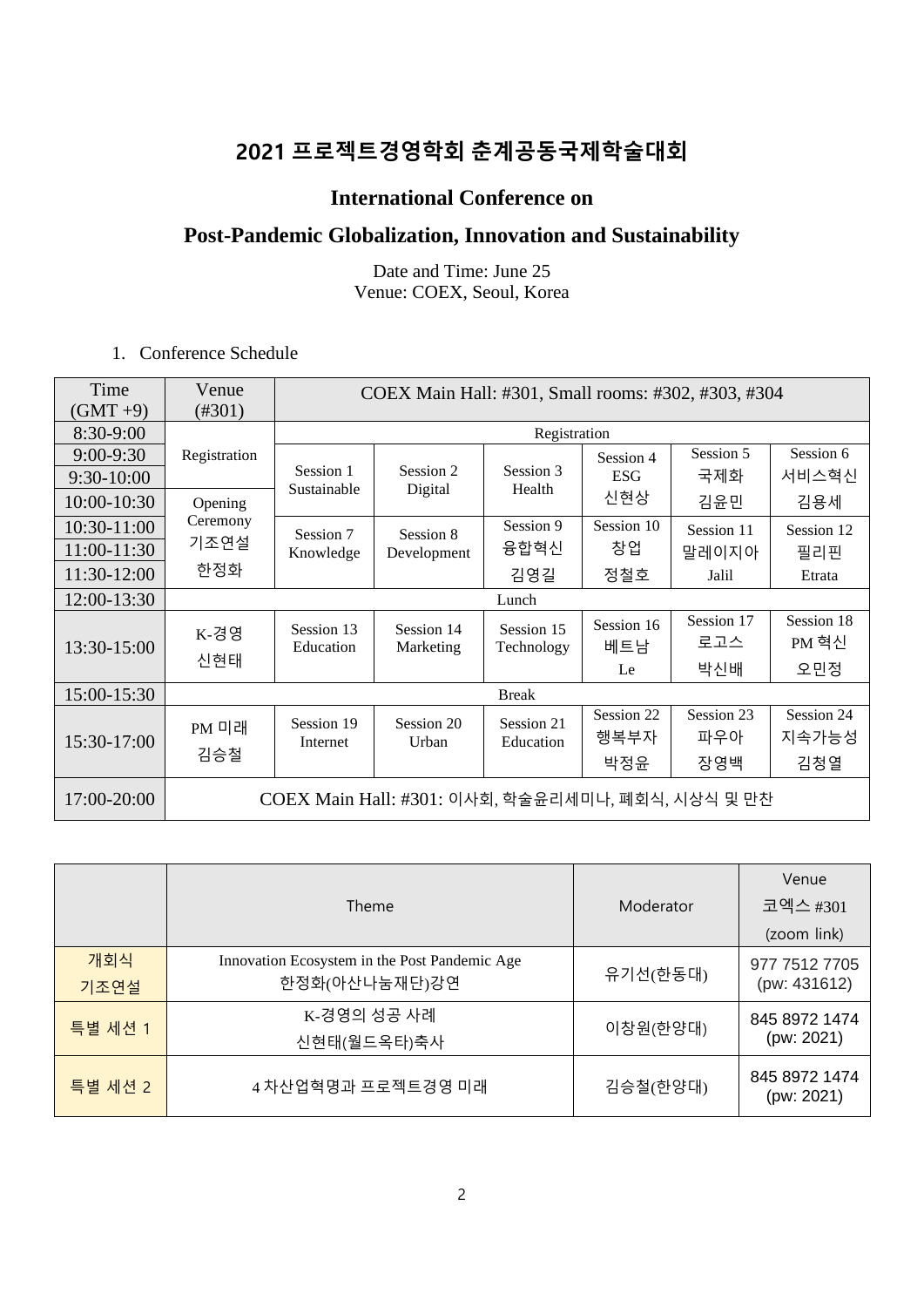#### 2. Conference Sessions Overview

|            | Theme (Number of presentations)                                            | Moderator                                                      | Zoom Link                       |
|------------|----------------------------------------------------------------------------|----------------------------------------------------------------|---------------------------------|
| Session 1  | <b>Sustainable Business Management</b><br>in the Era of COVID-19 (3)       | Hyun-Mo Sung<br>(Handong Global Univ)                          | 959 6901 6768                   |
| Session 2  | Digital Public Services (3)                                                | Hye-Shin Cho<br>(Handong Global Univ)                          | 956 0623 6249                   |
| Session 3  | COVID-19 and Health Care (3)                                               | Hyejeong Kim<br>(Handong Global Univ)                          | 956 3129 2040                   |
| Session 4  | ESG 전략과 사례                                                                 | 신현상(한양대)                                                       | 884 2728 0404<br>Passcode: 2021 |
| Session 5  | Globalization                                                              | Yoonmin Kim<br>(Keimyung Univ)                                 | 875 1146 1390<br>Passcode: 2021 |
| Session 6  | 서비스혁신                                                                      | 이용세(성균관대)                                                      | 884 2986 2204<br>Passcode: 2021 |
| Session 7  | Organization and Knowledge Management<br>in Times of COVID-19 (4)          | Yujin Lee<br>(Handong Global Univ)                             | 936 6196 1165                   |
| Session 8  | Sustainable Development (4)                                                | Sunil Chitrakar<br>(Fair Trade Nepal)                          | 967 2108 5556                   |
| Session 9  | 융합혁신                                                                       | 김영길(신한대)                                                       | 845 8972 1474<br>Passcode: 2021 |
| Session 10 | 창업전략 및 창업정책                                                                | 정철호(목원대)                                                       | 884 2728 0404<br>Passcode: 2021 |
| Session 11 | Malaysia Industries                                                        | Siti Ayu Jalil<br>(Univ Teknologi MARA)                        | 875 1146 1390<br>Passcode: 2021 |
| Session 12 | Market and Customers in Philippines                                        | Antonio E. Etrata<br>(Univ of Santo Tomas)                     | 884 2986 2204<br>Passcode: 2021 |
| Session 13 | Business and Entrepreneurship Education<br>for Sustainable Development (4) | Dae-Yeon Cho<br>(Handong Global Univ)                          | 974 9661 8684                   |
| Session 14 | Marketing in the Era of COVID-19 (4)                                       | Kee-Seon Yoo<br>(Handong Global Univ)                          | 931 3346 8356                   |
| Session 15 | Technology for Sustainable Development<br>(3)                              | Soo-Young Chang<br>(POSTEC)                                    | 958 3026 0984                   |
| Session 16 | Marketing and managing people in the era<br>of digital transformation      | Angelina Nhat-Hanh Le<br>(U. of Economics Ho Chi<br>Minh City) | 884 2728 0404<br>Passcode: 2021 |
| Session 17 | Logos Management                                                           | Shinbae Park(K.C Univ)                                         | 967 7012 0800<br>Passcode: 000  |
| Session 18 | Project Management 혁신                                                      | 오민정(연세대)                                                       | 875 1146 1390<br>Passcode: 2021 |
| Session 19 | Internet of Things and Sustainable<br>Development (3)                      | Youn-Sik Han<br>(Handong Global Univ)                          | 982 2512 6846                   |
| Session 20 | Sustainable Urban Development (4)                                          | Cha-Mun Koo<br>(Handong Global Univ)                           | 931 8860 6412                   |
| Session 21 | Sustainability in Higher Education (4)                                     | Geun-Bae Jang<br>(Handong Global Univ)                         | 942 1436 2514                   |
| Session 22 | 행복부자경영                                                                     | 박정윤(영남대)                                                       | 884 2728 0404<br>Passcode: 2021 |
| Session 23 | 파우아글로벌화                                                                    | 장영백(건국대)                                                       | 875 1146 1390<br>Passcode: 2021 |
| Session 24 | 지속가능성                                                                      | 김청열(동명대)                                                       | 884 2986 2204<br>Passcode: 2021 |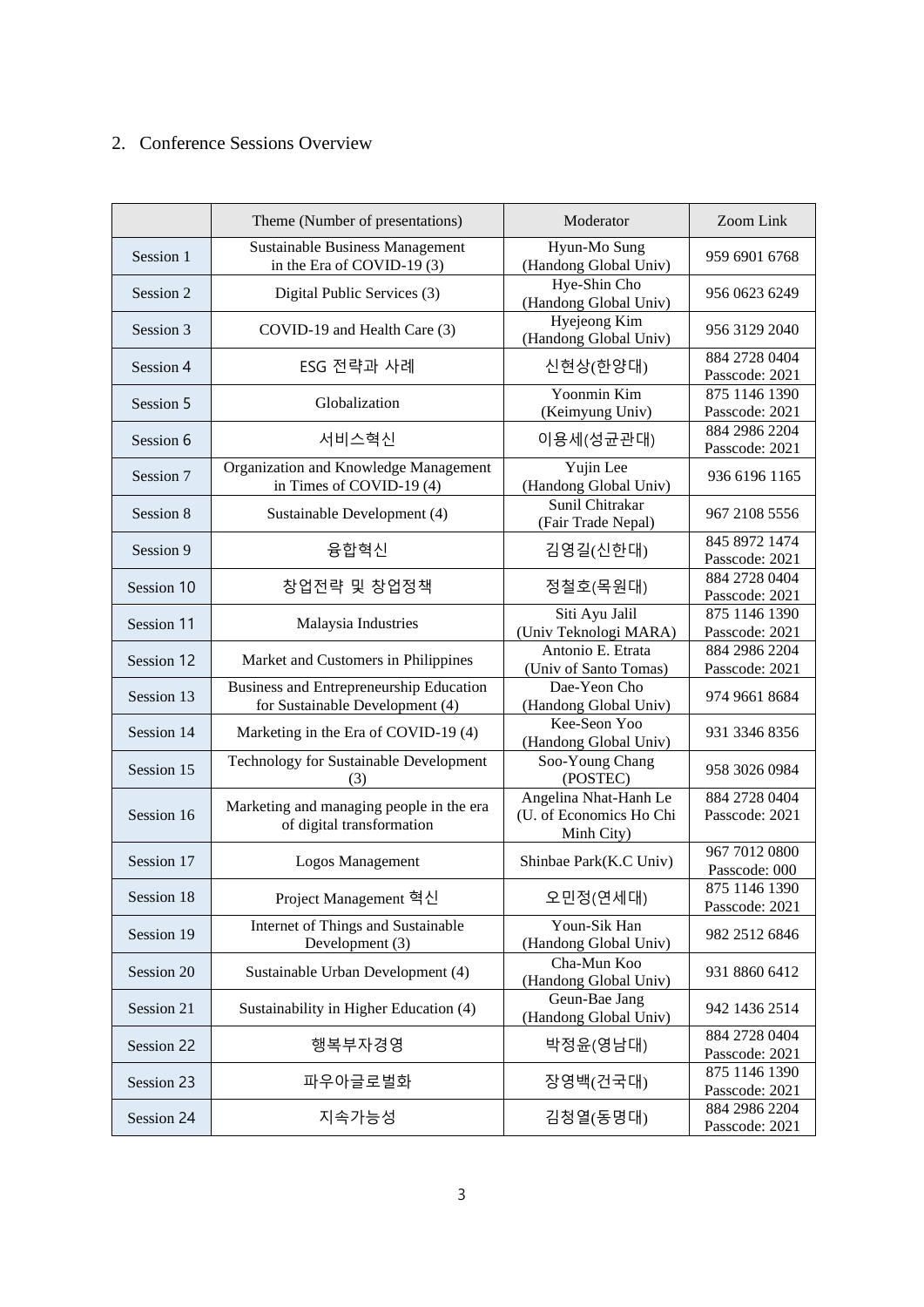## 3. 특별세션

| $GMT+9$    | Theme | K-경영의 성공 사례          | Moderator |      |        |
|------------|-------|----------------------|-----------|------|--------|
|            | 제목    | K-경영의 어제, 오늘, 그리고 미래 |           |      |        |
|            | 발표자   | 이창원(한양대학교)           | 국가        | 대한민국 |        |
| 특별         | 제목    | 중소기업의 사회 공헌          |           |      | 이창원    |
| 세션         | 발표자   | 김원교(㈜하루견과)           | 국가        | 대한민국 | (한양대)  |
| $(13:30:-$ | 제목    | 서치코의 사회적 가치와 상생      |           |      | 축사 신현태 |
| 15:00      | 발표자   | 이도현(서치코)             | 국가        | 대한민국 | (월드옥타) |
|            | 제목    | 비긴코퍼레이션의 비전          |           |      |        |
|            | 발표자   | 방민호(비긴코퍼레이션)         | 국가        | 대한민국 |        |

| $GMT+9$    | Theme | 4 차산업혁명과 프로젝트경영                    | Moderator |      |     |
|------------|-------|------------------------------------|-----------|------|-----|
|            | 제목    | PM 교육 발전방향                         |           |      |     |
|            | 발표자   | 강창욱(한양대학교)                         | 국가        | 대한민국 |     |
| 특별         | 제목    | 애자일 조직으로의 전환(Agile Transformation) |           |      |     |
| 세션         | 발표자   | 김정수(㈜네오원)                          | 국가        | 대한민국 | 김승철 |
| $(15:30:-$ | 제목    | 4 차산업혁명과 PM 방향                     | (한양대)     |      |     |
| 17:00      | 발표자   | 황인극(공주대학교)                         | 국가        | 대한민국 |     |
|            | 토론자   | 이동휘 (방위사업청)                        | 국가        | 대한민국 |     |
|            | 토론자   | 황병용 (한국과학기술기획평가원)                  | 국가        | 대한민국 |     |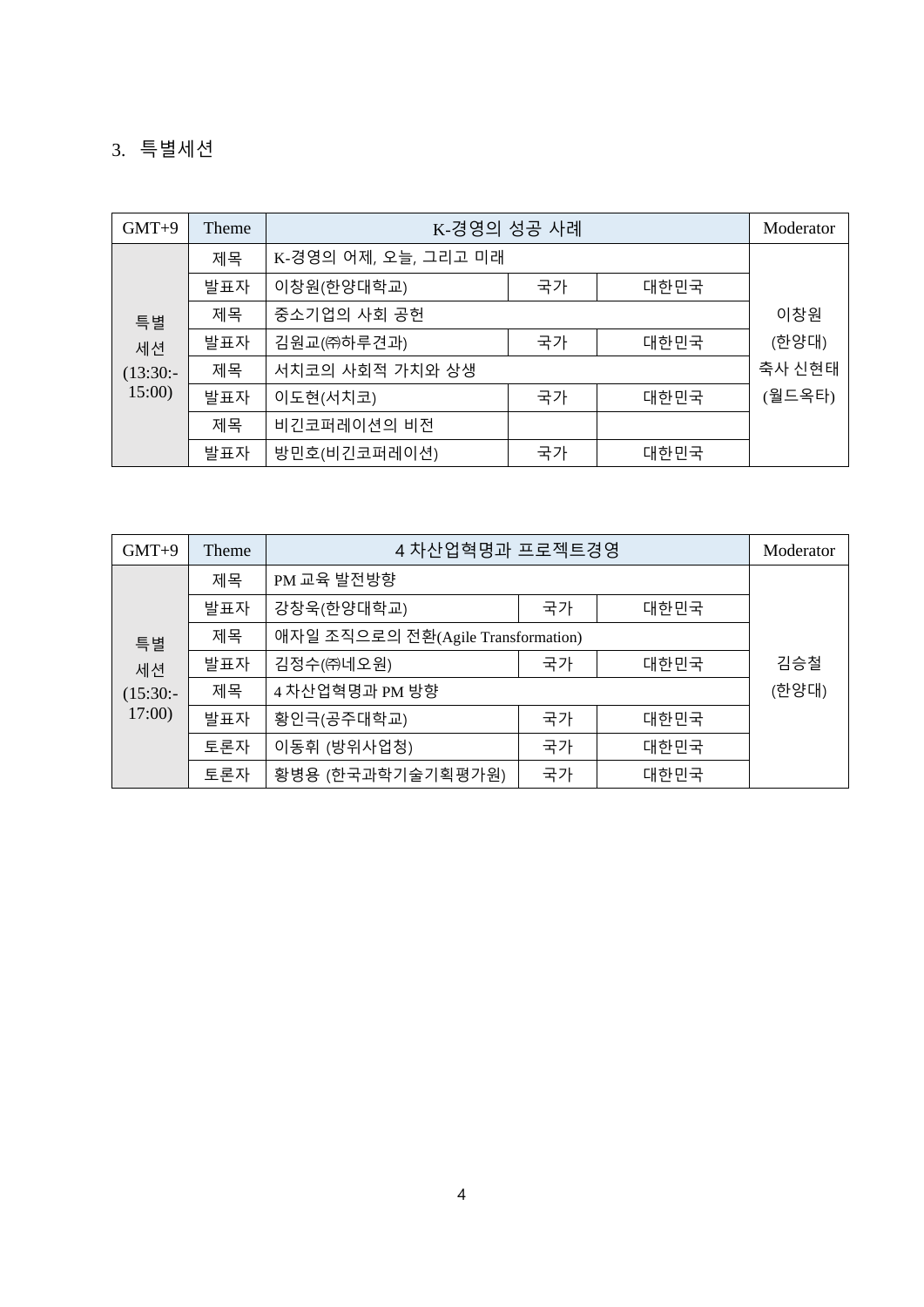#### 4. Session Details

| $GMT+9$           | Theme   | Sustainable Business Management in the Era of COVID-19 (3)                                                   | Moderator |          |                                  |
|-------------------|---------|--------------------------------------------------------------------------------------------------------------|-----------|----------|----------------------------------|
|                   | Topic   | Perspective on Promoting Sustainable Livestock-based Production<br>Systems in Mongolia Post-Covid-19 Era (5) |           |          |                                  |
|                   | Speaker | Gantuya Buddorj<br>(University of Finance and<br>Economics)                                                  | Country   | Mongolia | Hyun-mo                          |
| Session           | Topic   | Impacts of Covid-19 on Mongolian Business Sectors (10)                                                       | Sung      |          |                                  |
| $(9:00-$<br>10:30 | Speaker | Batkhuyag Ganbaatar<br>(University of Finance and<br>Economics)                                              | Country   | Mongolia | (Handong<br>Global<br>University |
|                   | Topic   | Entrepreneurship in Latin America: skills and education for<br>COVID-19 and beyond (22)                      |           |          |                                  |
|                   | Speaker | Lizbeth Condori-Calapuja<br>(San Pablo Catholic University)                                                  | Country   | Peru     |                                  |

| $GMT+9$            | Theme   | Digital Public Services (3)                                                                                                     |                  |             | Moderator             |
|--------------------|---------|---------------------------------------------------------------------------------------------------------------------------------|------------------|-------------|-----------------------|
|                    | Topic   | Government Innovation during Covid-19: Focused on Mongolia's e-<br>government and e-Mongolia Initiative (11)                    |                  |             |                       |
|                    | Speaker | <b>Ontgonbold Dordjerem</b><br>(University of Finance and<br>Economics)                                                         | Country          | Mongolia    | Hye-Shin              |
| Session<br>2       | Topic   | The Library in a Post-Pandemic World: Repositioning library<br>programs and services among higher educational institutions (19) | Cho<br>(Handong) |             |                       |
| $(9:00 -$<br>10:30 | Speaker | Roilingel P. Calilung<br>(University of Assumption)                                                                             | Country          | Philippines | Global<br>University) |
|                    | Topic   | Digital Transformation of Public Services (32)                                                                                  |                  |             |                       |
|                    | Speaker | <b>B.Tsatsralt</b><br>(University of Finance and<br>Economics)                                                                  | Country          |             |                       |

| $GMT+9$                           | Theme   | COVID-19 and Health Care (3)                                                                                | Moderator |             |                                   |
|-----------------------------------|---------|-------------------------------------------------------------------------------------------------------------|-----------|-------------|-----------------------------------|
| Session<br>3<br>$(9:00-$<br>10:30 | Topic   | Covid-19 Vaccination Readiness Scale: An Exploratory Factor<br>Analysis (EFA) in the Philippine Setting (8) |           |             |                                   |
|                                   | Speaker | Arnel T. Sicat<br>(University of Assumption)                                                                | Country   | Philippines | Hyejeong                          |
|                                   | Topic   | The Depression of Young People in Pandemic (16)                                                             | Kim       |             |                                   |
|                                   | Speaker | Venusmar C. Quevedo<br>(Adamson University)                                                                 | Country   | Philippines | (Handong<br>Global<br>University) |
|                                   | Topic   | Filipino Covid-19 Survivors: A Hermeneutic Phenomenology (29)                                               |           |             |                                   |
|                                   | Speaker | Kristine E. Cunanan<br>(University of Assumption)                                                           | Country   | Philippines |                                   |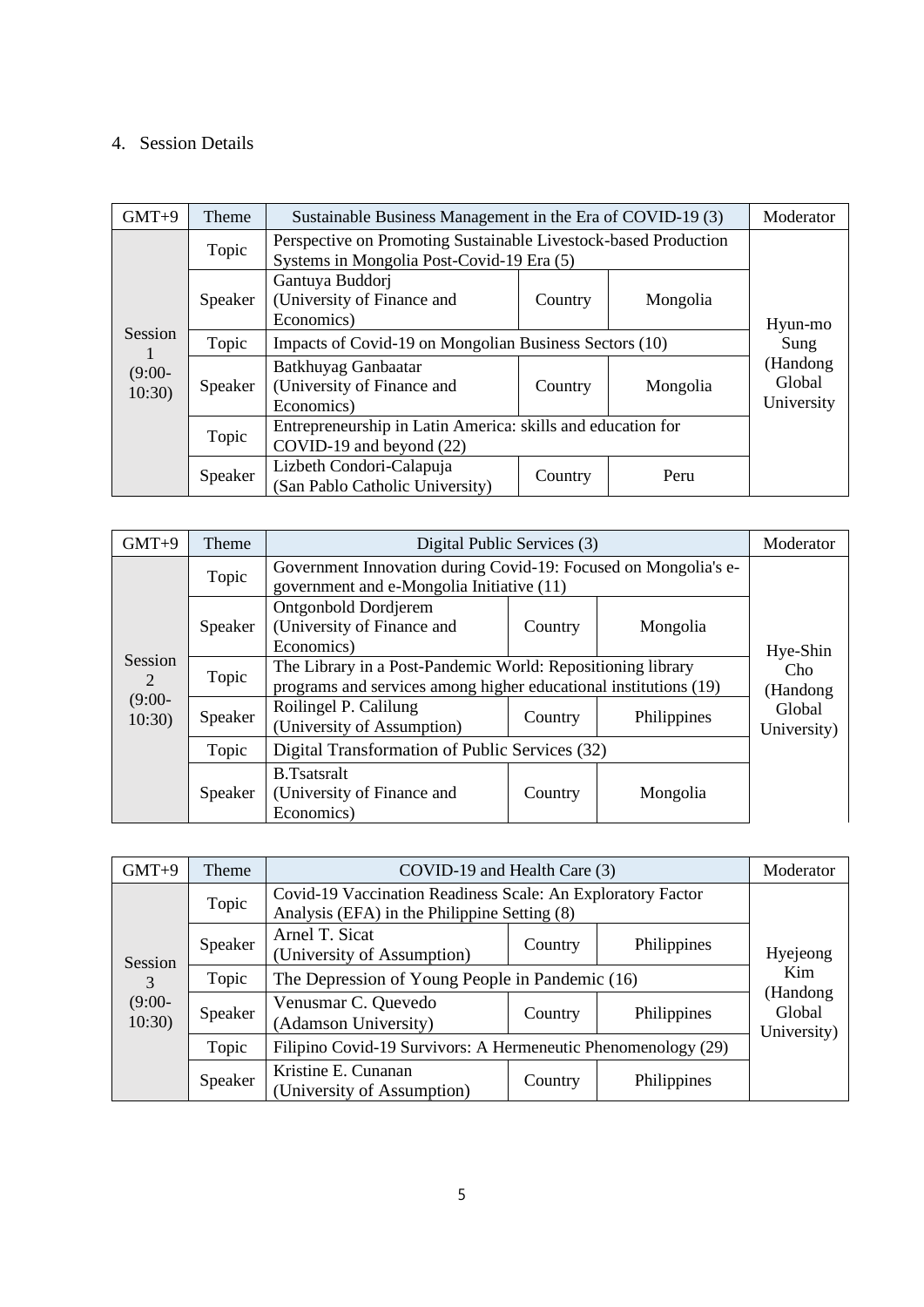| $GMT+9$                   | Theme | ESG 전략과 사례                         |       |      | Moderator |
|---------------------------|-------|------------------------------------|-------|------|-----------|
|                           | 제목    | 21 세기 시장 트렌드 변화와 ESG 기반 비즈니스 대응전략  |       |      |           |
|                           | 발표자   | 신현상(한양대학교)                         | 국가    | 대한민국 |           |
|                           | 제목    | 경영전략 관점의 ESG 경영                    |       |      |           |
| Session<br>$\overline{4}$ | 발표자   | 박병진(한양대학교)                         | 국가    | 대한민국 | 신현상       |
| $(9:00-$                  | 제목    | ESG 그리고 포스트코로나 시대를 대비한 비대면 플랫폼의 미래 | (한양대) |      |           |
| 10:30)                    | 발표자   | 김재헌 (㈜ 브이알에듀)                      | 국가    | 대한민국 |           |
|                           | 제목    | 빈민국 어린이 생명 살리는 살륜기                 |       |      |           |
|                           | 발표자   | 오환종 (㈜tAB 대표)                      | 국가    | 대한민국 |           |

| $GMT+9$                            | Theme   |                                                                                                                                                                   | Globalization                                                                                                 |            | Moderator                             |  |  |
|------------------------------------|---------|-------------------------------------------------------------------------------------------------------------------------------------------------------------------|---------------------------------------------------------------------------------------------------------------|------------|---------------------------------------|--|--|
|                                    | Topic   | The Effects of Capital Flight on Growth and Investment in<br><b>Emerging Markets</b>                                                                              |                                                                                                               |            |                                       |  |  |
|                                    | Speaker | Jaehyun Suh<br>(Keimyung University)                                                                                                                              | Country                                                                                                       | Korea      |                                       |  |  |
|                                    | Topic   |                                                                                                                                                                   | The Intergenerational Transmission of Risk Preferences:<br>Evidence from Field Experiments in China and Korea |            |                                       |  |  |
| Session<br>5<br>$(9:00 -$<br>10:30 | Speaker | Kichang (David) Kim<br>(Claremont Graduate<br>University)<br>Yuxin Su<br>(SKEMA Business School)<br><b>Bobae Hong</b><br><b>Claremont Graduate</b><br>University) | Country                                                                                                       | <b>USA</b> | Yoonmin<br>Kim<br>(Keimyung<br>Univ.) |  |  |
|                                    | Topic   | Can Prosocial Incentives within a Goal-Setting Scheme Motivate<br>Workers?                                                                                        |                                                                                                               |            |                                       |  |  |
|                                    | Speaker | Yuxin Su<br>(SKEMA Business School)                                                                                                                               | Country                                                                                                       | France     |                                       |  |  |
|                                    | Topic   | Graduating to a Gender Wage Gap in South Korea                                                                                                                    |                                                                                                               |            |                                       |  |  |
|                                    | Speaker | Nikolas Tromp<br>(Keimyung University)<br>곽주원(경북대학교)                                                                                                              | Country                                                                                                       | Korea      |                                       |  |  |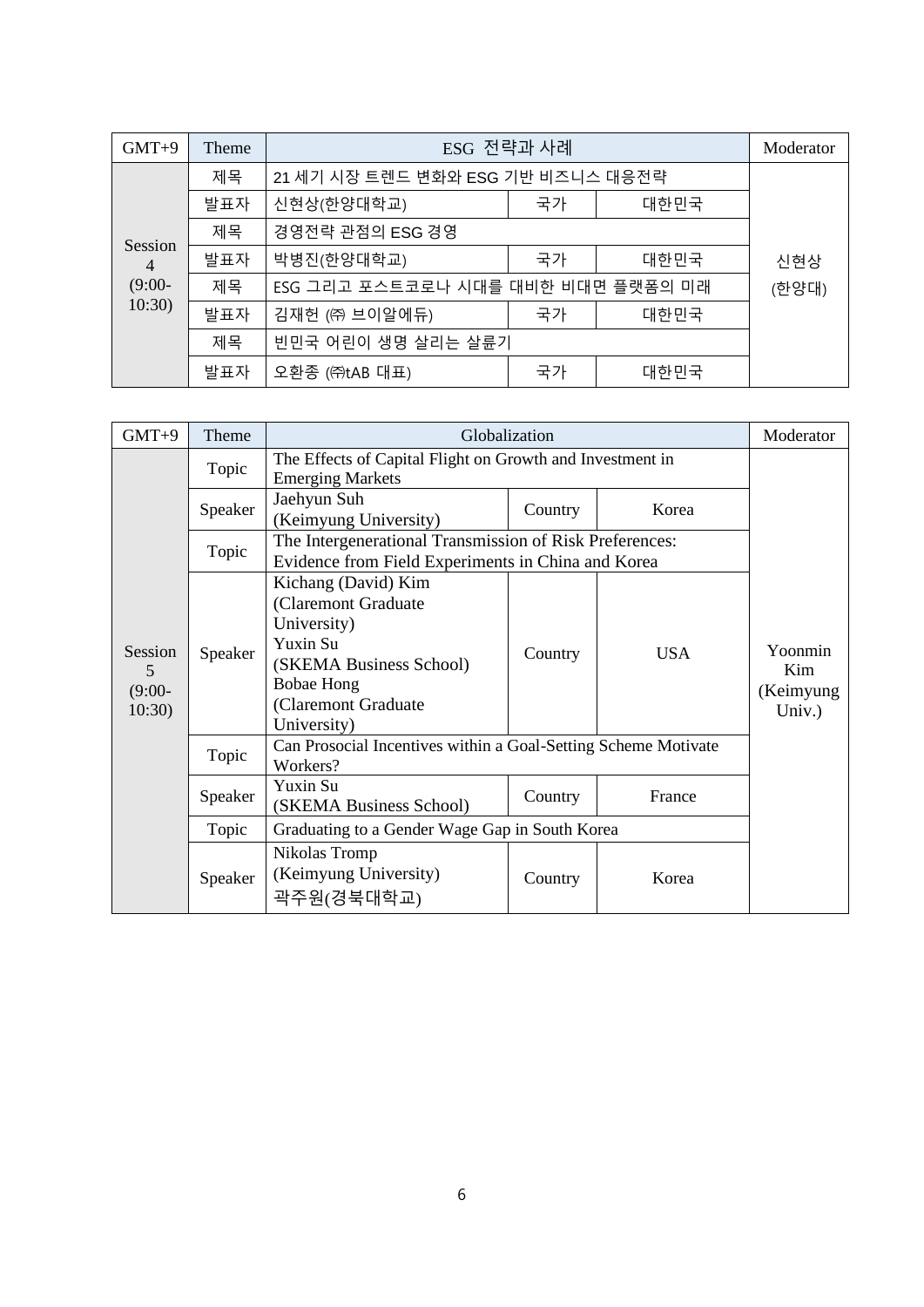| $GMT+9$   | Theme | 서비스혁신                                | Moderator |      |  |
|-----------|-------|--------------------------------------|-----------|------|--|
|           | 제목    | 마이스(MICE)산업의 디지털화 및 공급망관리에 관한 연구     |           |      |  |
|           | 발표자   | 김희경(충남대학교)                           | 국가        | 대한민국 |  |
|           | 제목    | 고객경험 평가데이터 기반 지속적 고객경험 개인화 디자인 전략    |           |      |  |
|           | 발표자   | 김용세(성균관대학교)                          | 국가        | 대한민국 |  |
|           | 제목    | 전기자동차 구매 영향요인들 간의 구조적 관계에 관한 연구- TAM |           |      |  |
|           |       | 모형, 전기자동차 속성 인식 및 주관적 지식을 중심으로 -     |           |      |  |
|           | 발표자   | 임재완(울산대학교)                           | 국가        | 대한민국 |  |
| Session   |       | 박주식(울산대학교)                           |           |      |  |
| 6         | 제목    | 합리적 행위이론(TRA)을 적용한 한국 고등학생들의 음주절제의도에 | 김용세       |      |  |
| $(9:00 -$ |       | 관한 연구 - 학교 특성 간 차이 비교를 중심으로-         | (성균관대)    |      |  |
| 10:30)    | 발표자   | 김태경(경기대학교)                           | 국가        | 대한민국 |  |
|           | 제목    | 소비절제 라이프스타일이 중고거래 서비스 만족도에 미치는 영향    |           |      |  |
|           |       | 전주언(안양대학교)                           |           |      |  |
|           | 발표자   | 이혜린(안양대학교)                           | 국가        | 대한민국 |  |
|           |       | 이재영(안양대학교)                           |           |      |  |
|           | 제목    | 반려동물 인터넷 쇼핑몰 구매동기와 서비스품질에 관한 연구      |           |      |  |
|           | 발표자   | 이주헌(연세대학교)                           | 국가        | 대한민국 |  |
|           |       | 원종훈(연세대학교)                           |           |      |  |

| $GMT+9$            | Theme   | Organization and Knowledge Management in Times of COVID-19<br>(4)                                              |                       |             | Moderator             |
|--------------------|---------|----------------------------------------------------------------------------------------------------------------|-----------------------|-------------|-----------------------|
|                    | Topic   | Forming an Authentic Self in the Post-Pandemic Cyber Culture (3)                                               |                       |             |                       |
|                    | Speaker | Fernando Lopena<br>(University of Assumption)                                                                  | Country               | Philippines |                       |
|                    | Topic   | Knowledge Management in the Competitiveness of Small and<br>Medium Sized Enterprises in Times of Pandemic (27) |                       |             |                       |
| Session<br>7       | Speaker | Erika Velasquez Chacon<br>(San Pablo Catholic University)                                                      | Country               | Peru        | Yujin Lee<br>(Handong |
| $(10:30-$<br>12:00 | Topic   | Employee Telecommuting: Work-from-home related<br>musculoskeletal discomfort amidst the COVID-19 pandemic (30) | Global<br>University) |             |                       |
|                    | Speaker | Venusmar C. Quevedo<br>(Adamson University)                                                                    | Country               | Philippines |                       |
|                    | Topic   | Knowledge Management Enablers for Knowledge Creation Process<br>in Nepalese Hospitality Industry (35)          |                       |             |                       |
|                    | Speaker | Pushpa Maharjan<br>(Tribhuvan University)                                                                      | Country               | Nepal       |                       |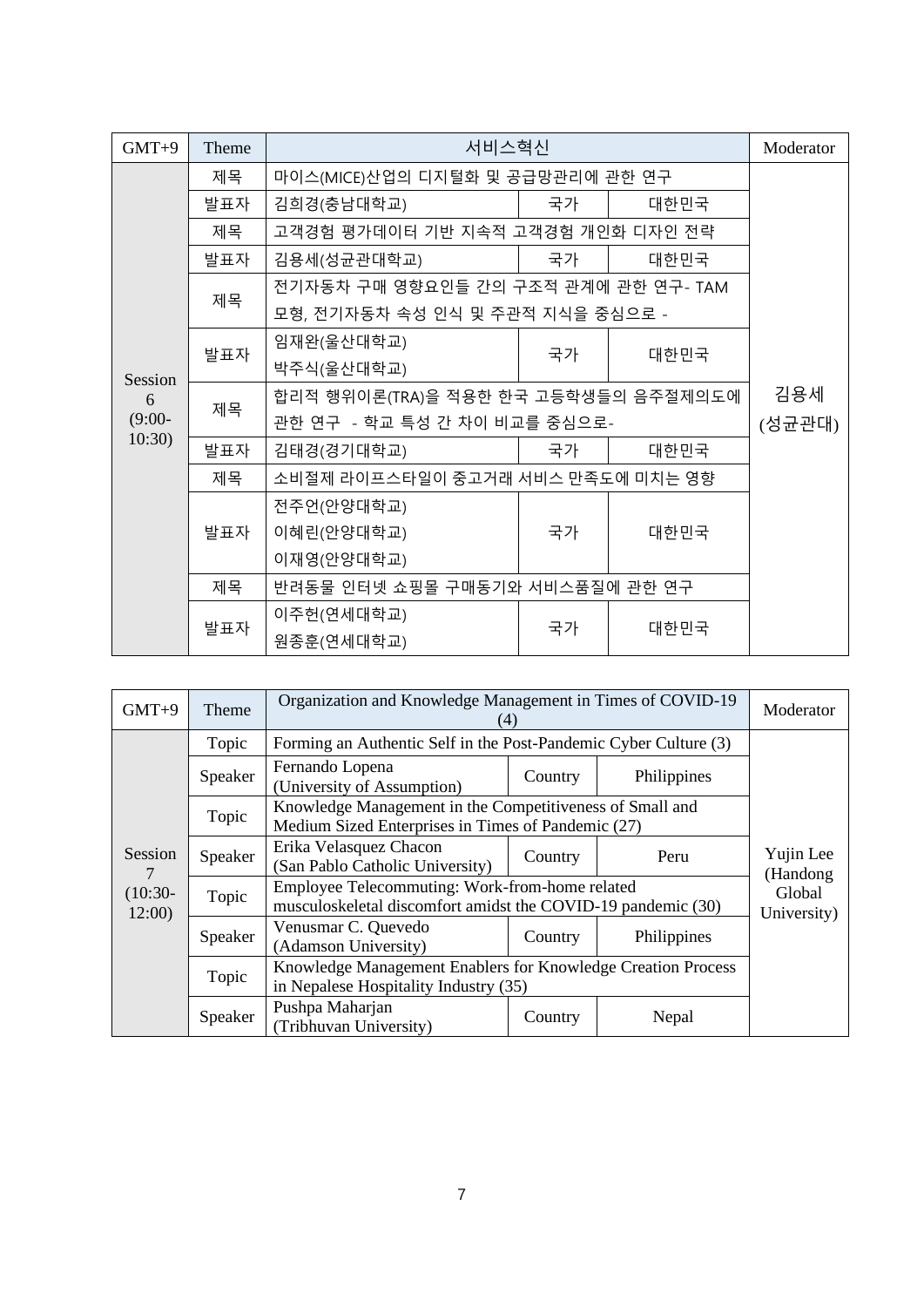| $GMT+9$        | Theme   | Sustainable Development (4)                                                                                                                                   | Moderator |             |                          |  |
|----------------|---------|---------------------------------------------------------------------------------------------------------------------------------------------------------------|-----------|-------------|--------------------------|--|
|                | Topic   | Sustainable Tourism for the Future after Pandemic (6)                                                                                                         |           |             |                          |  |
|                | Speaker | Jargalmaa Gombo-Ochir<br>(University of Finance and<br>Economics)                                                                                             | Country   | Mongolia    |                          |  |
| Session        | Topic   | Philippine Television Network Companies' Corporate Social<br>Responsibility Engagements and Electronic Word-of-Mouth: The<br>intervening role of consumer (7) | Sunil     |             |                          |  |
| 8<br>$(10:30-$ | Speaker | Jean Paolo Lacap<br>(University of Assumption)                                                                                                                | Country   | Philippines | Chitrakar<br>(Fair Trade |  |
| 12:00          | Topic   | Juana for Sustainable Development: The pivotal role of women<br>in responding to the pandemic (28)                                                            | Nepal)    |             |                          |  |
|                | Speaker | Judy Vinuya<br>(University of Assumption)                                                                                                                     | Country   | Philippines |                          |  |
|                | Topic   | Sustainability Reporting During COVID-19 Pandemic (31)                                                                                                        |           |             |                          |  |
|                | Speaker | Dimaz Ramananda<br>(Jakarta International University)                                                                                                         | Country   | Indonesia   |                          |  |

| $GMT+9$      | Theme          | 융합혁신                                                                                                                     |         |       | Moderator |  |
|--------------|----------------|--------------------------------------------------------------------------------------------------------------------------|---------|-------|-----------|--|
|              |                | 생명보험상품 재가입에 영향을 미치는 고객만족 요인에 관한 분석 -                                                                                     |         |       |           |  |
|              | 제목             | 생명보험 상품의 기 계약자를 중심으로-                                                                                                    |         |       |           |  |
|              |                | 고태형(강남대학교)                                                                                                               |         |       |           |  |
|              | 발표자            | 최권호(플랜투비지니스컨설팅)                                                                                                          | 국가      | 대한민국  |           |  |
|              |                | 박용문(북경이공대)                                                                                                               |         |       |           |  |
|              |                | 김성수(국제통상전략연구원)                                                                                                           |         |       |           |  |
|              | 제목             | MRO 프랜차이즈산업에서의 가맹점 만족도와 경영성과에 미치는                                                                                        |         |       |           |  |
|              |                | 영향                                                                                                                       |         |       |           |  |
|              | 발표자            | 김광인(에스이엠서비스)                                                                                                             | 국가      | 대한민국  |           |  |
|              |                | 김승철(한양대학교)                                                                                                               |         |       |           |  |
| Session<br>9 | 제목             | 후쿠시마 원전 오염수 방류에 대한 문제점과 대책                                                                                               | 김영길     |       |           |  |
| $(10:30 -$   | 발표자            | 김태호(명지전문대학)                                                                                                              | 국가      | 대한민국  | (신한대)     |  |
| 12:00        | Topic          | A Study on the Impact of Social Responsibility of Small and<br>Medium Enterprises on Financial Performance               |         |       |           |  |
|              | 발표자<br>Speaker | Li Zhu<br>(Gachon University)<br>Shanyue Jin<br>(Gachon University)                                                      | Country | Korea |           |  |
|              | Topic          | The influence of Wushu culture awareness on Wushu learning<br>Intention: The Moderating effect of China's national image |         |       |           |  |
|              | Speaker        | Yijun Huang<br>(Ludong University)                                                                                       | Country | China |           |  |
|              | Topic          | <b>Study on Accurate Teaching</b><br><b>Management Patterns</b>                                                          |         |       |           |  |
|              | Speaker        | Wei Ge<br>(Liuzhou High School)                                                                                          | Country | China |           |  |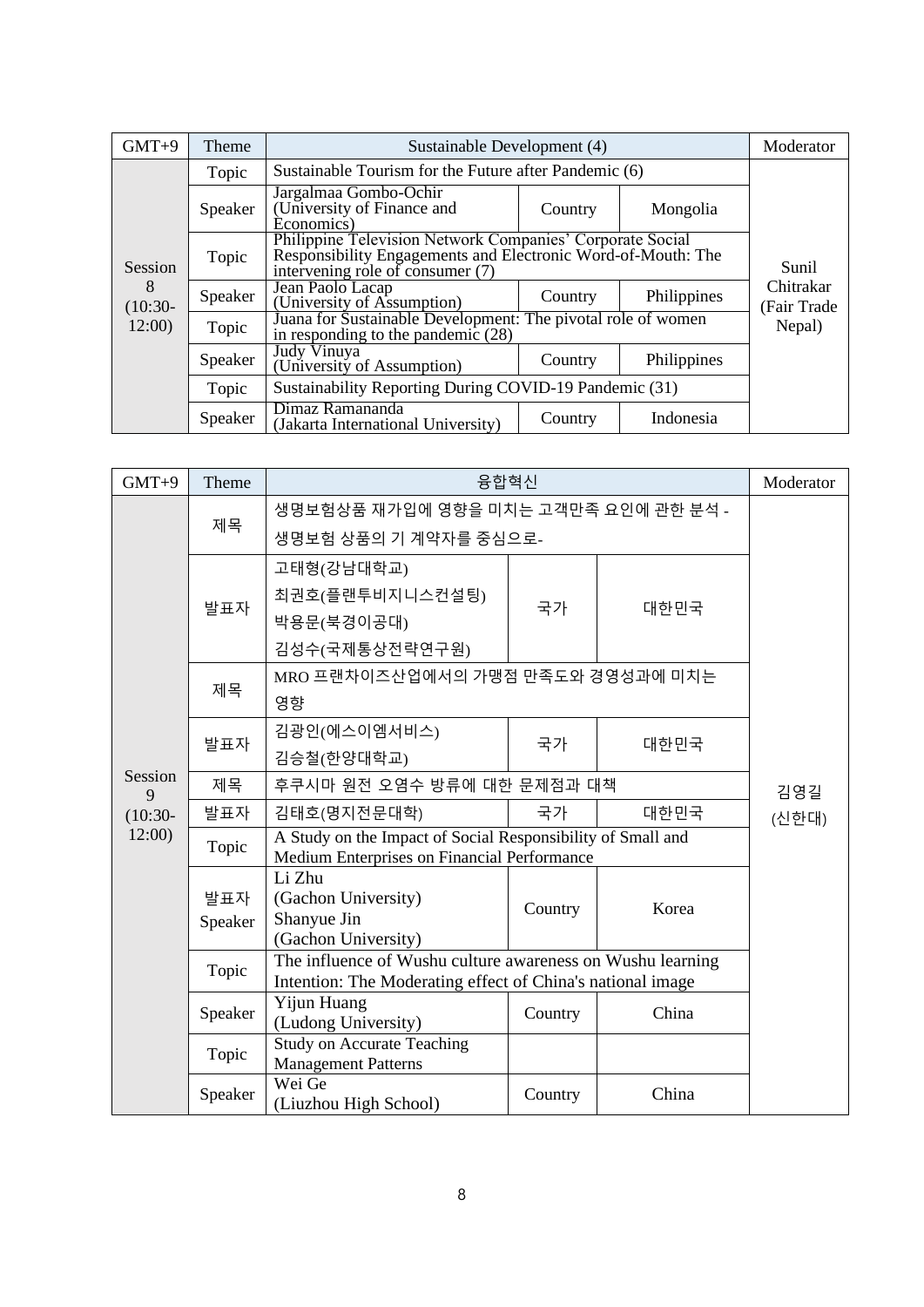| $GMT+9$         | Theme                             | 창업전략 및 창업정책                           | Moderator |      |     |
|-----------------|-----------------------------------|---------------------------------------|-----------|------|-----|
|                 | 유럽 사례로 본 한국 고경력 시니어 퇴직자의 창업시장 안착을 |                                       |           |      |     |
|                 | 제목                                | 위한 정부정책 제안                            |           |      |     |
|                 |                                   | 김종식(목원대학교)                            |           |      |     |
|                 | 발표자                               | 양현아(목원대학교)                            | 국가        | 대한민국 |     |
|                 |                                   | 김석현(목원대학교)                            |           |      |     |
|                 | 제목                                | 사회적 경제 기반 창업 및 창직 역량연구                |           |      |     |
|                 | 발표자                               | 서용석(목원대학교)                            | 국가        | 대한민국 |     |
|                 | 제목                                | 스타트업 엑셀러레이팅과 성장전략                     |           |      |     |
| Session         | 발표자                               | 정철호(목원대학교)                            | 국가        | 대한민국 | 정철호 |
| 10<br>$(10:30-$ | 제목                                | 사회적 공유가치 실현을 위한 대기업의 비즈니스 지원사례연구      | (목원대)     |      |     |
| 12:00           | 발표자                               | 양현아(목원대학교)                            | 국가        | 대한민국 |     |
|                 |                                   | 창업기업의 재무제표 분석 및 이해 - 소프트웨어개발업, 10 억미만 |           |      |     |
|                 | 제목                                | 매출, 소기업 재무제표를 중심으로                    |           |      |     |
|                 | 발표자                               | 조현욱(목원대학교)                            | 국가        | 대한민국 |     |
|                 | 제목                                | 교통약자를 위한 자율주행차량 서비스 도입을 위한 요구사항 도출    |           |      |     |
|                 |                                   | 방법론 연구                                |           |      |     |
|                 |                                   | 김석현(목원대학교)                            |           |      |     |
|                 | 발표자                               | 도유미(한국지체장애인협회)                        | 국가        | 대한민국 |     |
|                 |                                   | 홍현근(한국지체장애인협회)                        |           |      |     |

| $GMT+9$                                     | Theme   | Malaysia Industries                                                                                                                                                                                                                                                                                                                          |         |          | Moderator                                              |
|---------------------------------------------|---------|----------------------------------------------------------------------------------------------------------------------------------------------------------------------------------------------------------------------------------------------------------------------------------------------------------------------------------------------|---------|----------|--------------------------------------------------------|
|                                             | Topic   | Hazard Identification and Control Points for Food Logistics                                                                                                                                                                                                                                                                                  |         |          |                                                        |
| <b>Session</b><br>11<br>$(10:30:-$<br>12:00 | Speaker | Siti Aimi Sarah Zainal Abidin<br>(Universiti Teknologi MARA)<br>Nina Naquiah Ahmad Nizar<br>(Universiti Teknologi MARA)<br>S. Sarifah Radiah Shariff<br>(Universiti Teknologi MARA)<br>Abdul Khabir Rahmat<br>(Universiti Teknologi MARA)<br>Siti Ayu Jalil<br>(Universiti Teknologi MARA)<br>Mohd Nasir Taib<br>(Universiti Teknologi MARA) | Country | Malaysia | Siti Ayu<br>Jalil<br>(Universiti<br>Teknologi<br>MARA) |
|                                             | Topic   | Wholesome dietary: A New Paradigm                                                                                                                                                                                                                                                                                                            |         |          |                                                        |
|                                             | Speaker | Nina Naquiah Ahmad Nizar<br>(Universiti Teknologi MARA)<br>Siti Aimi Sarah Zainal Abidin<br>(Universiti Teknologi MARA)                                                                                                                                                                                                                      | Country | Malaysia |                                                        |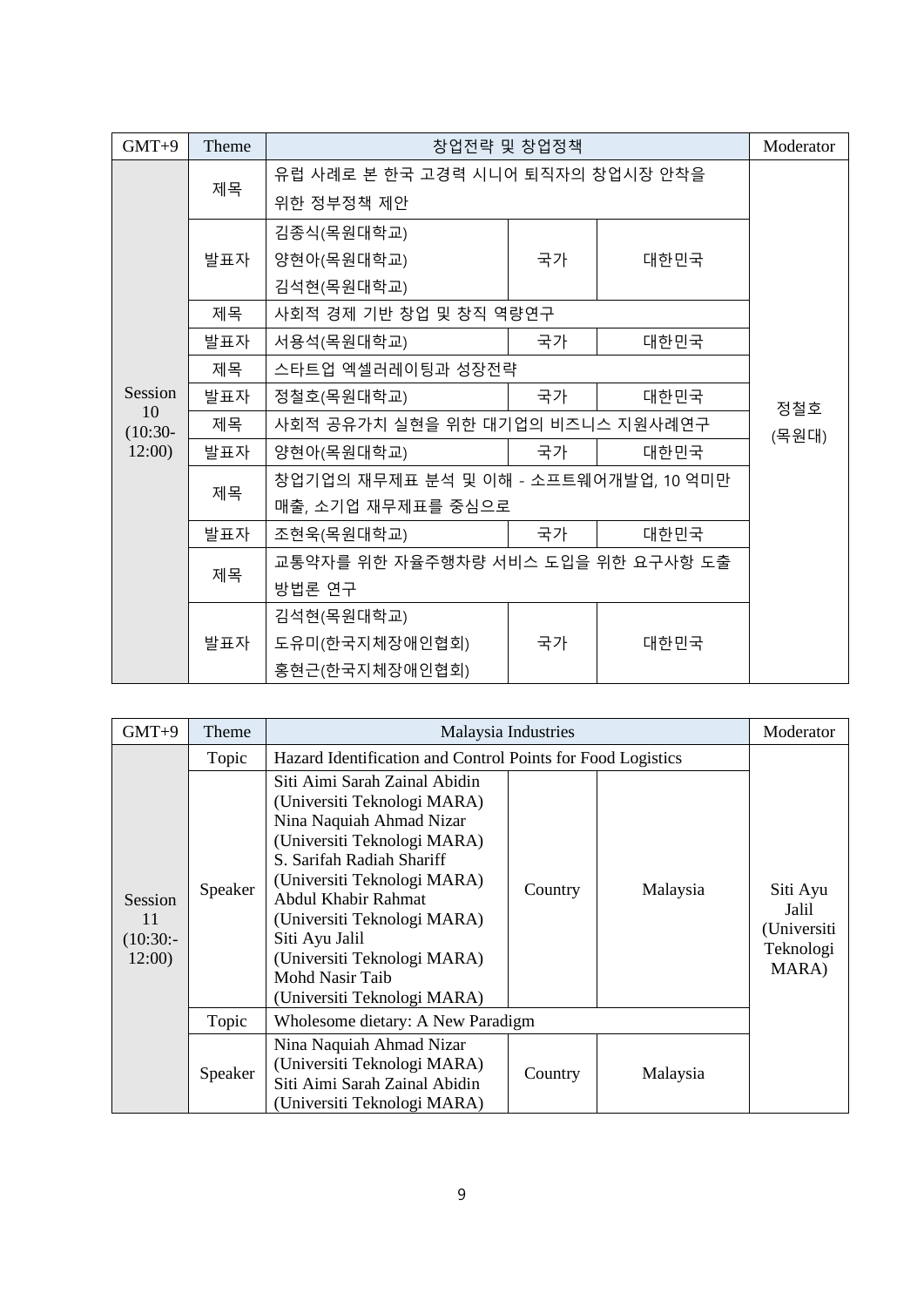| S. Sarifah Radiah Shariff<br>(Universiti Teknologi MARA)<br>Abdul Khabir Rahmat<br>(Universiti Teknologi MARA)<br>Siti Ayu Jalil<br>(Universiti Teknologi MARA)<br>Mohd Nasir Taib<br>(Universiti Teknologi MARA)<br>Topic<br>Impact of Religious Belief Embedment in Logistics Operation<br>Abdul Khabir Rahmat<br>(Universiti Teknologi MARA)<br>Irwan Ibrahim<br>(Universiti Teknologi MARA)<br>Siti Aimi Sarah<br>Speaker<br>Country<br>Malaysia<br>(Universiti Teknologi MARA)<br>S Sarifah Radiah Shariff<br>(Universiti Teknologi MARA)<br>Siti Ayu Jalil<br>(Universiti Teknologi MARA)<br>Modelling Impact of Control Points Using Simulation in Processing<br>Topic<br><b>Chicken Meat Produce</b><br>S Sarifah Radiah Shariff<br>(Universiti Teknologi MARA)<br>Siti Ayu Jalil<br>(Universiti Teknologi MARA)<br>Mohd Nasir Taib<br>(Universiti Teknologi MARA)<br>Speaker<br>Country<br>Malaysia<br>Siti Aimi Sarah Zainal Abidin<br>(Universiti Teknologi MARA)<br>Nina Naquiah Ahmad Nizar<br>(Universiti Teknologi MARA)<br>Abdul Khabir Rahmat<br>(Universiti Teknologi MARA)<br>Logistics Strategies to Enhance SDG Mappings of Socio-economy<br>Topic<br>Activities at Cameron Highland<br>Abdul Khabir Rahmat<br>(Universiti Teknologi MARA)<br>Mohd Nasir Taib<br>(Universiti Teknologi MARA)<br>S Sarifah Radiah Shariff<br>(Universiti Teknologi MARA)<br>Speaker<br>Country<br>Malaysia<br>Siti Ayu Jalil<br>(Universiti Teknologi MARA)<br>Siti Aimi Sarah<br>(Universiti Teknologi MARA)<br>Nina Naquiah |  |  |                             |  |  |  |  |  |
|-----------------------------------------------------------------------------------------------------------------------------------------------------------------------------------------------------------------------------------------------------------------------------------------------------------------------------------------------------------------------------------------------------------------------------------------------------------------------------------------------------------------------------------------------------------------------------------------------------------------------------------------------------------------------------------------------------------------------------------------------------------------------------------------------------------------------------------------------------------------------------------------------------------------------------------------------------------------------------------------------------------------------------------------------------------------------------------------------------------------------------------------------------------------------------------------------------------------------------------------------------------------------------------------------------------------------------------------------------------------------------------------------------------------------------------------------------------------------------------------------------------------------------------|--|--|-----------------------------|--|--|--|--|--|
|                                                                                                                                                                                                                                                                                                                                                                                                                                                                                                                                                                                                                                                                                                                                                                                                                                                                                                                                                                                                                                                                                                                                                                                                                                                                                                                                                                                                                                                                                                                                   |  |  |                             |  |  |  |  |  |
|                                                                                                                                                                                                                                                                                                                                                                                                                                                                                                                                                                                                                                                                                                                                                                                                                                                                                                                                                                                                                                                                                                                                                                                                                                                                                                                                                                                                                                                                                                                                   |  |  |                             |  |  |  |  |  |
|                                                                                                                                                                                                                                                                                                                                                                                                                                                                                                                                                                                                                                                                                                                                                                                                                                                                                                                                                                                                                                                                                                                                                                                                                                                                                                                                                                                                                                                                                                                                   |  |  |                             |  |  |  |  |  |
|                                                                                                                                                                                                                                                                                                                                                                                                                                                                                                                                                                                                                                                                                                                                                                                                                                                                                                                                                                                                                                                                                                                                                                                                                                                                                                                                                                                                                                                                                                                                   |  |  |                             |  |  |  |  |  |
|                                                                                                                                                                                                                                                                                                                                                                                                                                                                                                                                                                                                                                                                                                                                                                                                                                                                                                                                                                                                                                                                                                                                                                                                                                                                                                                                                                                                                                                                                                                                   |  |  |                             |  |  |  |  |  |
|                                                                                                                                                                                                                                                                                                                                                                                                                                                                                                                                                                                                                                                                                                                                                                                                                                                                                                                                                                                                                                                                                                                                                                                                                                                                                                                                                                                                                                                                                                                                   |  |  |                             |  |  |  |  |  |
|                                                                                                                                                                                                                                                                                                                                                                                                                                                                                                                                                                                                                                                                                                                                                                                                                                                                                                                                                                                                                                                                                                                                                                                                                                                                                                                                                                                                                                                                                                                                   |  |  |                             |  |  |  |  |  |
|                                                                                                                                                                                                                                                                                                                                                                                                                                                                                                                                                                                                                                                                                                                                                                                                                                                                                                                                                                                                                                                                                                                                                                                                                                                                                                                                                                                                                                                                                                                                   |  |  |                             |  |  |  |  |  |
|                                                                                                                                                                                                                                                                                                                                                                                                                                                                                                                                                                                                                                                                                                                                                                                                                                                                                                                                                                                                                                                                                                                                                                                                                                                                                                                                                                                                                                                                                                                                   |  |  |                             |  |  |  |  |  |
|                                                                                                                                                                                                                                                                                                                                                                                                                                                                                                                                                                                                                                                                                                                                                                                                                                                                                                                                                                                                                                                                                                                                                                                                                                                                                                                                                                                                                                                                                                                                   |  |  |                             |  |  |  |  |  |
|                                                                                                                                                                                                                                                                                                                                                                                                                                                                                                                                                                                                                                                                                                                                                                                                                                                                                                                                                                                                                                                                                                                                                                                                                                                                                                                                                                                                                                                                                                                                   |  |  |                             |  |  |  |  |  |
|                                                                                                                                                                                                                                                                                                                                                                                                                                                                                                                                                                                                                                                                                                                                                                                                                                                                                                                                                                                                                                                                                                                                                                                                                                                                                                                                                                                                                                                                                                                                   |  |  |                             |  |  |  |  |  |
|                                                                                                                                                                                                                                                                                                                                                                                                                                                                                                                                                                                                                                                                                                                                                                                                                                                                                                                                                                                                                                                                                                                                                                                                                                                                                                                                                                                                                                                                                                                                   |  |  |                             |  |  |  |  |  |
|                                                                                                                                                                                                                                                                                                                                                                                                                                                                                                                                                                                                                                                                                                                                                                                                                                                                                                                                                                                                                                                                                                                                                                                                                                                                                                                                                                                                                                                                                                                                   |  |  |                             |  |  |  |  |  |
|                                                                                                                                                                                                                                                                                                                                                                                                                                                                                                                                                                                                                                                                                                                                                                                                                                                                                                                                                                                                                                                                                                                                                                                                                                                                                                                                                                                                                                                                                                                                   |  |  |                             |  |  |  |  |  |
|                                                                                                                                                                                                                                                                                                                                                                                                                                                                                                                                                                                                                                                                                                                                                                                                                                                                                                                                                                                                                                                                                                                                                                                                                                                                                                                                                                                                                                                                                                                                   |  |  |                             |  |  |  |  |  |
|                                                                                                                                                                                                                                                                                                                                                                                                                                                                                                                                                                                                                                                                                                                                                                                                                                                                                                                                                                                                                                                                                                                                                                                                                                                                                                                                                                                                                                                                                                                                   |  |  |                             |  |  |  |  |  |
|                                                                                                                                                                                                                                                                                                                                                                                                                                                                                                                                                                                                                                                                                                                                                                                                                                                                                                                                                                                                                                                                                                                                                                                                                                                                                                                                                                                                                                                                                                                                   |  |  |                             |  |  |  |  |  |
|                                                                                                                                                                                                                                                                                                                                                                                                                                                                                                                                                                                                                                                                                                                                                                                                                                                                                                                                                                                                                                                                                                                                                                                                                                                                                                                                                                                                                                                                                                                                   |  |  |                             |  |  |  |  |  |
|                                                                                                                                                                                                                                                                                                                                                                                                                                                                                                                                                                                                                                                                                                                                                                                                                                                                                                                                                                                                                                                                                                                                                                                                                                                                                                                                                                                                                                                                                                                                   |  |  |                             |  |  |  |  |  |
|                                                                                                                                                                                                                                                                                                                                                                                                                                                                                                                                                                                                                                                                                                                                                                                                                                                                                                                                                                                                                                                                                                                                                                                                                                                                                                                                                                                                                                                                                                                                   |  |  |                             |  |  |  |  |  |
|                                                                                                                                                                                                                                                                                                                                                                                                                                                                                                                                                                                                                                                                                                                                                                                                                                                                                                                                                                                                                                                                                                                                                                                                                                                                                                                                                                                                                                                                                                                                   |  |  |                             |  |  |  |  |  |
|                                                                                                                                                                                                                                                                                                                                                                                                                                                                                                                                                                                                                                                                                                                                                                                                                                                                                                                                                                                                                                                                                                                                                                                                                                                                                                                                                                                                                                                                                                                                   |  |  |                             |  |  |  |  |  |
|                                                                                                                                                                                                                                                                                                                                                                                                                                                                                                                                                                                                                                                                                                                                                                                                                                                                                                                                                                                                                                                                                                                                                                                                                                                                                                                                                                                                                                                                                                                                   |  |  |                             |  |  |  |  |  |
|                                                                                                                                                                                                                                                                                                                                                                                                                                                                                                                                                                                                                                                                                                                                                                                                                                                                                                                                                                                                                                                                                                                                                                                                                                                                                                                                                                                                                                                                                                                                   |  |  |                             |  |  |  |  |  |
|                                                                                                                                                                                                                                                                                                                                                                                                                                                                                                                                                                                                                                                                                                                                                                                                                                                                                                                                                                                                                                                                                                                                                                                                                                                                                                                                                                                                                                                                                                                                   |  |  |                             |  |  |  |  |  |
|                                                                                                                                                                                                                                                                                                                                                                                                                                                                                                                                                                                                                                                                                                                                                                                                                                                                                                                                                                                                                                                                                                                                                                                                                                                                                                                                                                                                                                                                                                                                   |  |  |                             |  |  |  |  |  |
|                                                                                                                                                                                                                                                                                                                                                                                                                                                                                                                                                                                                                                                                                                                                                                                                                                                                                                                                                                                                                                                                                                                                                                                                                                                                                                                                                                                                                                                                                                                                   |  |  |                             |  |  |  |  |  |
|                                                                                                                                                                                                                                                                                                                                                                                                                                                                                                                                                                                                                                                                                                                                                                                                                                                                                                                                                                                                                                                                                                                                                                                                                                                                                                                                                                                                                                                                                                                                   |  |  |                             |  |  |  |  |  |
|                                                                                                                                                                                                                                                                                                                                                                                                                                                                                                                                                                                                                                                                                                                                                                                                                                                                                                                                                                                                                                                                                                                                                                                                                                                                                                                                                                                                                                                                                                                                   |  |  |                             |  |  |  |  |  |
|                                                                                                                                                                                                                                                                                                                                                                                                                                                                                                                                                                                                                                                                                                                                                                                                                                                                                                                                                                                                                                                                                                                                                                                                                                                                                                                                                                                                                                                                                                                                   |  |  |                             |  |  |  |  |  |
|                                                                                                                                                                                                                                                                                                                                                                                                                                                                                                                                                                                                                                                                                                                                                                                                                                                                                                                                                                                                                                                                                                                                                                                                                                                                                                                                                                                                                                                                                                                                   |  |  |                             |  |  |  |  |  |
|                                                                                                                                                                                                                                                                                                                                                                                                                                                                                                                                                                                                                                                                                                                                                                                                                                                                                                                                                                                                                                                                                                                                                                                                                                                                                                                                                                                                                                                                                                                                   |  |  |                             |  |  |  |  |  |
|                                                                                                                                                                                                                                                                                                                                                                                                                                                                                                                                                                                                                                                                                                                                                                                                                                                                                                                                                                                                                                                                                                                                                                                                                                                                                                                                                                                                                                                                                                                                   |  |  |                             |  |  |  |  |  |
|                                                                                                                                                                                                                                                                                                                                                                                                                                                                                                                                                                                                                                                                                                                                                                                                                                                                                                                                                                                                                                                                                                                                                                                                                                                                                                                                                                                                                                                                                                                                   |  |  |                             |  |  |  |  |  |
|                                                                                                                                                                                                                                                                                                                                                                                                                                                                                                                                                                                                                                                                                                                                                                                                                                                                                                                                                                                                                                                                                                                                                                                                                                                                                                                                                                                                                                                                                                                                   |  |  |                             |  |  |  |  |  |
|                                                                                                                                                                                                                                                                                                                                                                                                                                                                                                                                                                                                                                                                                                                                                                                                                                                                                                                                                                                                                                                                                                                                                                                                                                                                                                                                                                                                                                                                                                                                   |  |  |                             |  |  |  |  |  |
|                                                                                                                                                                                                                                                                                                                                                                                                                                                                                                                                                                                                                                                                                                                                                                                                                                                                                                                                                                                                                                                                                                                                                                                                                                                                                                                                                                                                                                                                                                                                   |  |  |                             |  |  |  |  |  |
|                                                                                                                                                                                                                                                                                                                                                                                                                                                                                                                                                                                                                                                                                                                                                                                                                                                                                                                                                                                                                                                                                                                                                                                                                                                                                                                                                                                                                                                                                                                                   |  |  |                             |  |  |  |  |  |
|                                                                                                                                                                                                                                                                                                                                                                                                                                                                                                                                                                                                                                                                                                                                                                                                                                                                                                                                                                                                                                                                                                                                                                                                                                                                                                                                                                                                                                                                                                                                   |  |  |                             |  |  |  |  |  |
|                                                                                                                                                                                                                                                                                                                                                                                                                                                                                                                                                                                                                                                                                                                                                                                                                                                                                                                                                                                                                                                                                                                                                                                                                                                                                                                                                                                                                                                                                                                                   |  |  |                             |  |  |  |  |  |
|                                                                                                                                                                                                                                                                                                                                                                                                                                                                                                                                                                                                                                                                                                                                                                                                                                                                                                                                                                                                                                                                                                                                                                                                                                                                                                                                                                                                                                                                                                                                   |  |  |                             |  |  |  |  |  |
|                                                                                                                                                                                                                                                                                                                                                                                                                                                                                                                                                                                                                                                                                                                                                                                                                                                                                                                                                                                                                                                                                                                                                                                                                                                                                                                                                                                                                                                                                                                                   |  |  |                             |  |  |  |  |  |
|                                                                                                                                                                                                                                                                                                                                                                                                                                                                                                                                                                                                                                                                                                                                                                                                                                                                                                                                                                                                                                                                                                                                                                                                                                                                                                                                                                                                                                                                                                                                   |  |  |                             |  |  |  |  |  |
|                                                                                                                                                                                                                                                                                                                                                                                                                                                                                                                                                                                                                                                                                                                                                                                                                                                                                                                                                                                                                                                                                                                                                                                                                                                                                                                                                                                                                                                                                                                                   |  |  |                             |  |  |  |  |  |
|                                                                                                                                                                                                                                                                                                                                                                                                                                                                                                                                                                                                                                                                                                                                                                                                                                                                                                                                                                                                                                                                                                                                                                                                                                                                                                                                                                                                                                                                                                                                   |  |  | (Universiti Teknologi MARA) |  |  |  |  |  |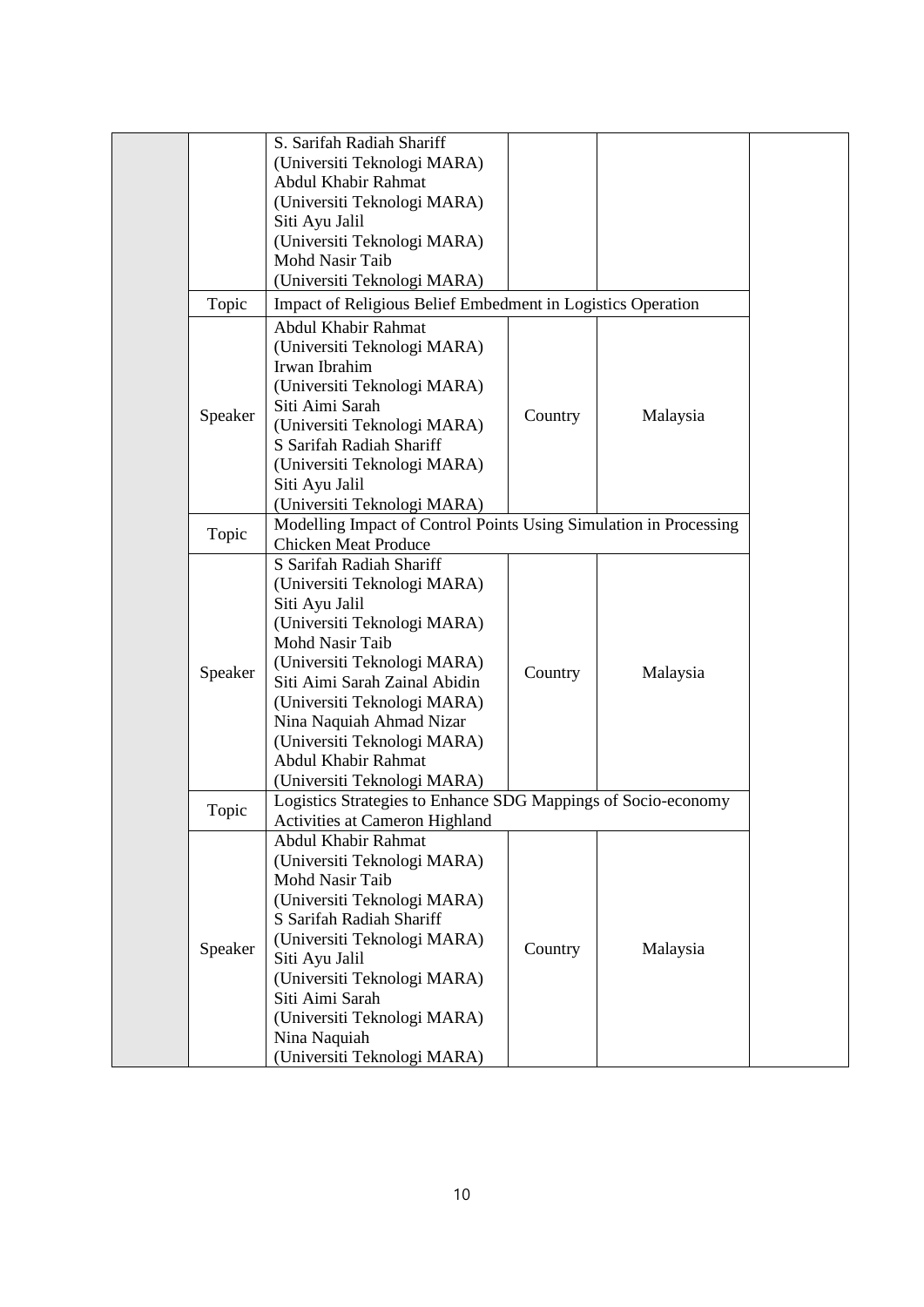| $GMT+9$                               | Theme   | Market and Customers in Philippines                                                                                                                                                                                                                           |         |             | Moderator                                                 |
|---------------------------------------|---------|---------------------------------------------------------------------------------------------------------------------------------------------------------------------------------------------------------------------------------------------------------------|---------|-------------|-----------------------------------------------------------|
|                                       | Topic   | Personal Finance and Housing Cooperative Model for University<br>Employees                                                                                                                                                                                    |         |             |                                                           |
|                                       | Speaker | Glenn L. Villapando<br>(University of Santo Tomas)<br>Tomas S. Tiu<br>(De La Salle University)                                                                                                                                                                | Country | Philippines |                                                           |
|                                       | Topic   | <b>Cardinality Constrained Equity Portfolios</b>                                                                                                                                                                                                              |         |             |                                                           |
|                                       | Speaker | Tomas S. Tiu<br>(De La Salle University)<br>Judely Ann C. Cabador<br>(De La Salle University)<br>Clarissa L. Calo-oy<br>(De La Salle University)<br>Krisma Allu G. Duldulao<br>(De La Salle University)<br>Juliene Faye P. Zamora<br>(De La Salle University) | Country | Philippines |                                                           |
|                                       | Topic   | Effectiveness of Brand Awareness through Social Media in<br>Generation Z and Millennial Fast-Food Consumer Acquisition                                                                                                                                        |         |             |                                                           |
| Session<br>12<br>$(10:30 -$<br>12:00) | Speaker | Clarissa R. Magbanua<br>(University of Santo Tomas)<br>Trixine Marie G. Olfato<br>(University of Santo Tomas)<br>Anne Cheri Marie N. Redota<br>(University of Santo Tomas)                                                                                    | Country | Philippines | Antonio E.<br>Etrata<br>(University<br>of Santo<br>Tomas) |
|                                       | Topic   | Cultural Diversity and its Influence on Consumer Behavior                                                                                                                                                                                                     |         |             |                                                           |
|                                       | Speaker | Nina Isabel Bautista<br>(University of Santo Tomas)<br>Jillian Shamira Palmiano<br>(University of Santo Tomas)<br>Ysabel Maria Louise San Juan<br>(University of Santo Tomas)                                                                                 | Country | Philippines |                                                           |
|                                       | Topic   | Consumer Trust and Cognitive Dissonance Towards Online Reviews<br>in Selected Resorts in the Philippines: A Model of Customer's<br>Purchase Likelihood                                                                                                        |         |             |                                                           |
|                                       | Speaker | Maria Corazon Alegre-Buena<br>(Cavite State University)                                                                                                                                                                                                       | Country | Philippines |                                                           |
|                                       | Topic   | Shopee and Lazada: The Effect of E-Commerce Monthly Double-<br>Double Sale on Consumer Behavior During the Pandemic                                                                                                                                           |         |             |                                                           |
|                                       | Speaker | Andrei V. Arcos<br>(University of Santo Tomas)<br>Althea Yvanna B. Mercado<br>(University of Santo Tomas)<br>Gianpaolo R. Rabena<br>(University of Santo Tomas)                                                                                               | Country | Philippines |                                                           |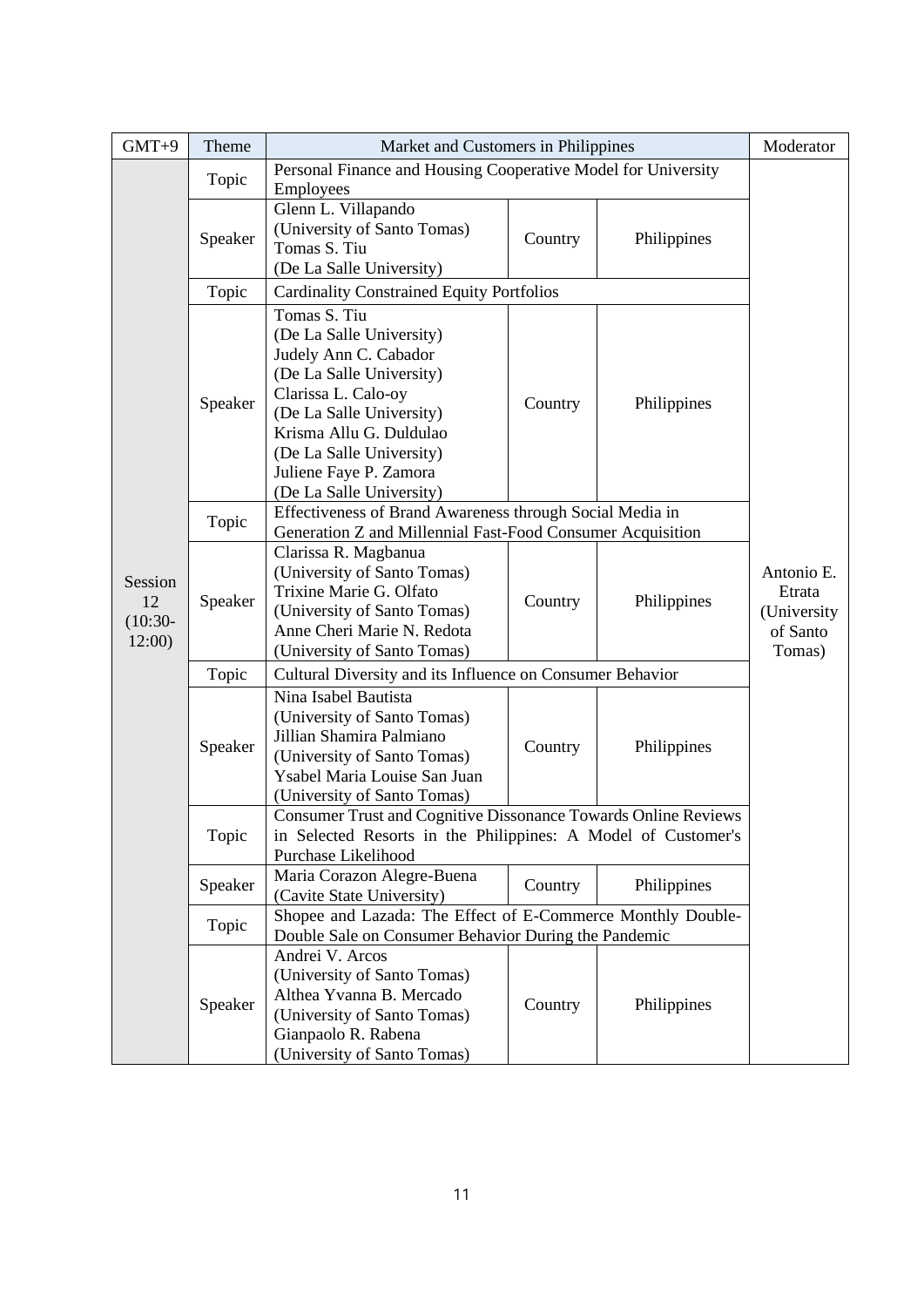| $GMT+9$              | Theme   | Business and Entrepreneurship Education<br>for Sustainable Development (4)                                                        | Moderator                                                                                                                            |                   |                   |  |  |  |
|----------------------|---------|-----------------------------------------------------------------------------------------------------------------------------------|--------------------------------------------------------------------------------------------------------------------------------------|-------------------|-------------------|--|--|--|
|                      | Topic   |                                                                                                                                   | Philippine Business Students' Online Learning Self-Efficacy and<br>Academic Satisfaction: The Moderating Role of Social Support (12) |                   |                   |  |  |  |
|                      | Speaker | Winefrida T. Torres<br>(University of Assumption)                                                                                 | Country                                                                                                                              | Philippines       |                   |  |  |  |
|                      | Topic   | Curriculum Development on Social Innovation in the Post-Covid<br>Era: A case study of GLM joint education course (15)<br>Dae-Yeon |                                                                                                                                      |                   |                   |  |  |  |
| <b>Session</b><br>13 | Speaker | <b>Byungdeok Kang</b><br>(Handong Global University)                                                                              | Country                                                                                                                              | Republic of Korea | Cho.<br>(Handong) |  |  |  |
| $(13:30:-$<br>15:00  | Topic   | Post-Covid19 Prospects in Business Education: A prognosis of<br>current literature (26)                                           | Global<br>University)                                                                                                                |                   |                   |  |  |  |
|                      | Speaker | Dexter M. Balajadia<br>(University of Assumption)                                                                                 | Country                                                                                                                              | Philippines       |                   |  |  |  |
|                      | Topic   | Entrepreneurial Intention among Nepalese MBA Students (21)                                                                        |                                                                                                                                      |                   |                   |  |  |  |
|                      | Speaker | Jeetendra Dangol<br>(Tribhuvan Univeristy)                                                                                        | Country<br>Nepal                                                                                                                     |                   |                   |  |  |  |

| $GMT+9$                  | Theme   | Marketing in the Era of COVID-19 (4)                                                                                                                          | Moderator                         |             |                 |
|--------------------------|---------|---------------------------------------------------------------------------------------------------------------------------------------------------------------|-----------------------------------|-------------|-----------------|
|                          | Topic   | Upscale Tourist-based Restaurant's Brand Coverage in Social<br>Media: Assessing impact on customer value creation (4)                                         |                                   |             |                 |
|                          | Speaker | Arhan Sthapit<br>(Nepal Open University)                                                                                                                      | Country                           | Nepal       |                 |
|                          | Topic   | Influencer Marketing, Brand Positioning and Circular Economy(20)                                                                                              |                                   |             |                 |
| Session                  | Speaker | Lieslie Gallegos Arias<br>(San Pablo Catholic University)                                                                                                     | Country                           | Peru        | Kee-Seon<br>Yoo |
| 14<br>$(13:30-$<br>15:00 | Topic   | The Effectiveness of Utilizing Social Media during the Covid-19<br>Pandemic in Promoting Small Businesses in the City of San<br>Fernando, Health Dilemma (23) | (Handong<br>Global<br>University) |             |                 |
|                          | Speaker | Michaella D. Castillo<br>(University of Assumption)                                                                                                           | Country                           | Philippines |                 |
|                          | Topic   | Analytical Network Process(ANP) Model for Selection for<br>Selection of Residential Real Estate Investment (34)                                               |                                   |             |                 |
|                          | Speaker | <b>Mark Anthony Enrique</b><br>(Adamson University)                                                                                                           |                                   |             |                 |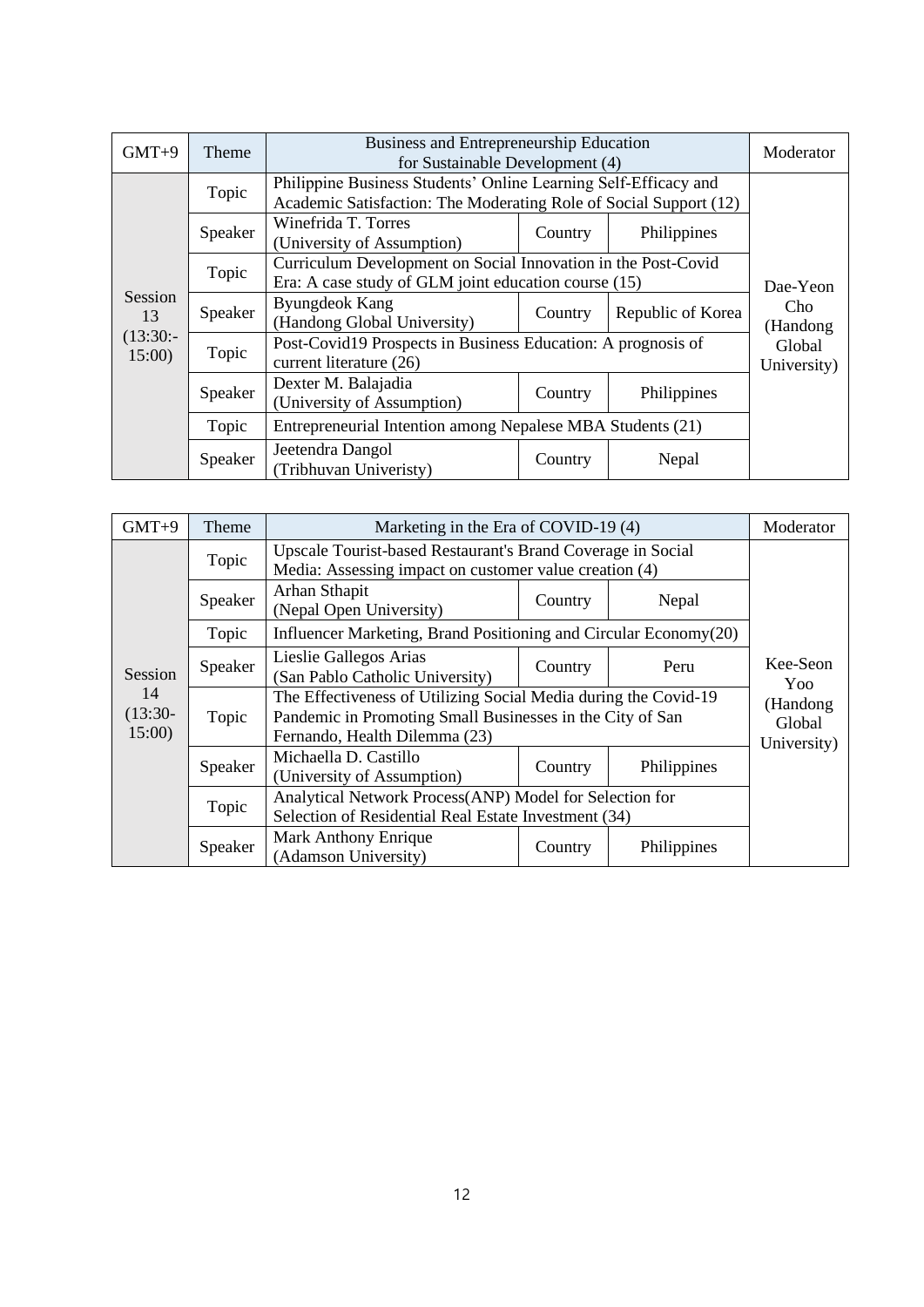| $GMT+9$             | <b>Theme</b> | Technology for Sustainable Development (3)                                           |                                                                                                                         |        | Moderator          |  |  |  |
|---------------------|--------------|--------------------------------------------------------------------------------------|-------------------------------------------------------------------------------------------------------------------------|--------|--------------------|--|--|--|
| Session<br>15       | Topic        |                                                                                      | Development Cost-effective Irrigation Technologies for Enhanced<br>Production in Small-holder Agriculture in Rwanda (2) |        |                    |  |  |  |
|                     | Speaker      | Janvier Hakuzimana<br>(RP- IPRC Musanze)                                             | Country                                                                                                                 | Rwanda |                    |  |  |  |
|                     | Topic        | Toward a Real Time Axle Loads Monitoring for Trucks in Rwanda<br>(36)                | Soo-Young                                                                                                               |        |                    |  |  |  |
| $(13:30:-$<br>15:00 | Speaker      | <b>KAZIMA</b> Sosthene<br>(RP-IPRC Gishari)                                          | Country                                                                                                                 | Rwanda | Chang<br>(POSTECH) |  |  |  |
|                     | Topic        | Sustainable Reverse Logistics of Household PET Plastic<br>Packaging Consumption (17) |                                                                                                                         |        |                    |  |  |  |
|                     | Speaker      | Dessa C.Bahia<br>(Adamson University)                                                | Philippines<br>Country                                                                                                  |        |                    |  |  |  |

| $GMT+9$                   | Theme   | Digital transformation                                                                                                                                                                                                                                                                | Moderator             |         |                         |
|---------------------------|---------|---------------------------------------------------------------------------------------------------------------------------------------------------------------------------------------------------------------------------------------------------------------------------------------|-----------------------|---------|-------------------------|
|                           | Topic   | Perceived coolness of mobile shopping applications and its<br>consequences                                                                                                                                                                                                            |                       |         |                         |
|                           | Speaker | Nhan Duc Nguyen Le<br>(University of Economics Ho<br>Chi Minh City)<br>Xuan Huong Ho (University of<br>Economics Ho Chi Minh City)<br>Angelina Nhat-Hanh Le<br>(University of Economics Ho<br>Chi Minh City)<br>Huynh Dinh Thai Linh<br>(University of Economics Ho<br>Chi Minh City) | Country               | Vietnam | Dr.                     |
| Session                   | Topic   | Perceived risk of young people in Ho Chi Minh City about sharing<br>other peoples information on Facebook                                                                                                                                                                             | Angelina<br>Nhat-Hanh |         |                         |
| 16<br>$(13:30 -$<br>15:00 | Speaker | <b>DINH</b> Tien Minh<br>(University of Economics Ho<br>Chi Minh City)                                                                                                                                                                                                                | Country               | Vietnam | Le<br>(University<br>of |
|                           | Topic   | How does corporate social responsibility affect the innovation<br>behavior of employees?                                                                                                                                                                                              | Economics<br>Ho Chi   |         |                         |
|                           | Speaker | Viet Quoc Cao<br>(University of Economics Ho<br>Chi Minh City)<br>Trang Minh Ha (University of<br>Economics Ho Chi Minh City)                                                                                                                                                         | Country               | Vietnam | Minh City)              |
|                           | Topic   | Elements Influence How Young People In Ho Chi Minh City<br><b>Interpret An Advertising Mess</b>                                                                                                                                                                                       |                       |         |                         |
|                           | Speaker | <b>DINH</b> Tien Minh (University of<br>Economics Ho Chi Minh City)<br>Luong Anh Anh (University of<br>Economics Ho Chi Minh City)<br>Le Thai Nhat Ha (University of<br>Economics Ho Chi Minh City)                                                                                   | Country               | Vietnam |                         |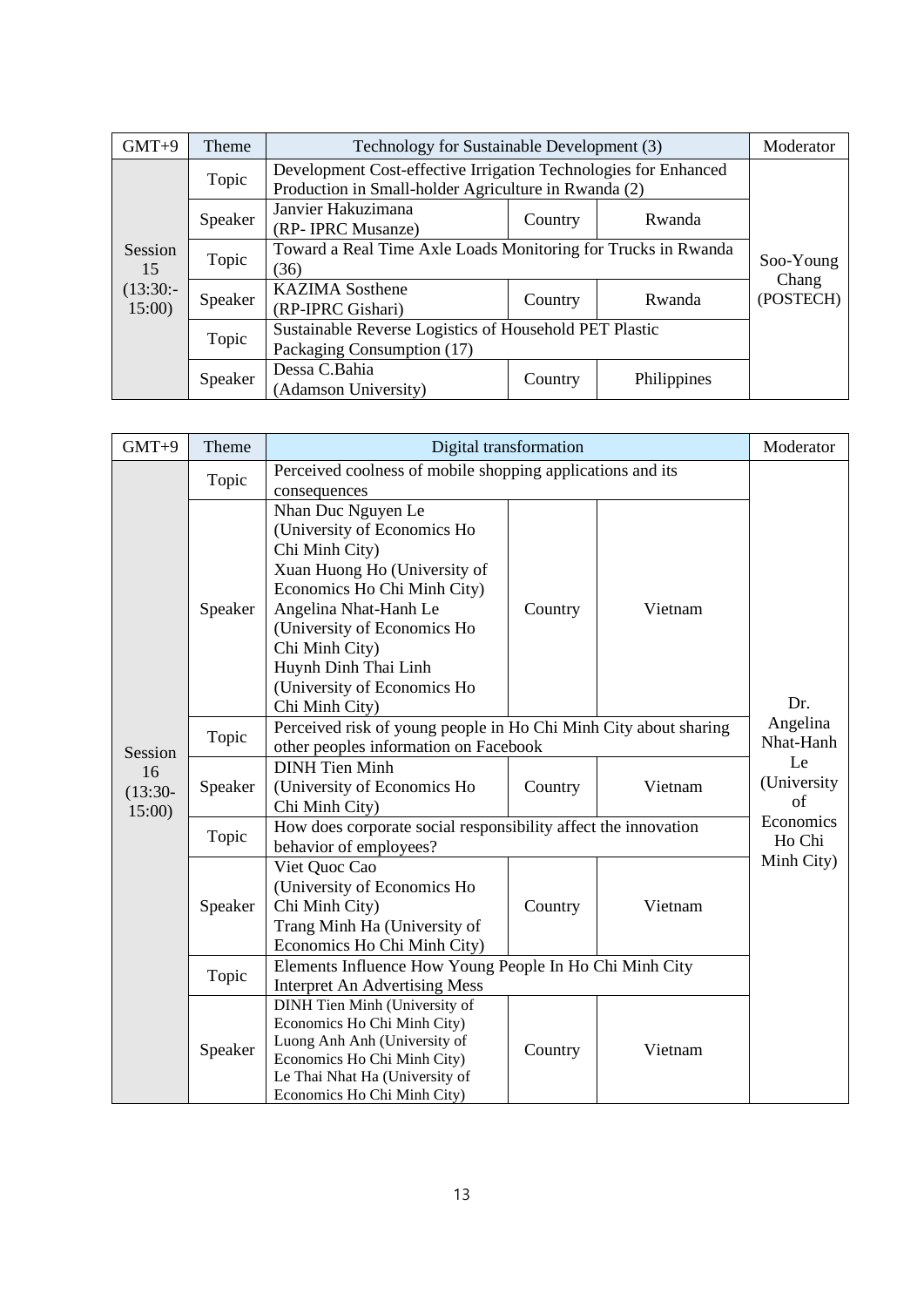|         | Nguyen Hong Han (University of<br>Economics Ho Chi Minh City)<br>Lam Kim Nga (University of<br>Economics Ho Chi Minh City)<br>Tran Ngoc Thach (University of<br>Economics Ho Chi Minh City) |         |         |  |
|---------|---------------------------------------------------------------------------------------------------------------------------------------------------------------------------------------------|---------|---------|--|
| Topic   | Does Bitcoin React to Trump's Tweets?                                                                                                                                                       |         |         |  |
| Speaker | Toan Luu Duc Huynh (University<br>of Economics Ho Chi Minh City)                                                                                                                            | Country | Vietnam |  |

| $GMT+9$                     | Theme      | Logos Management                                                                                  |         |       | Moderator                          |
|-----------------------------|------------|---------------------------------------------------------------------------------------------------|---------|-------|------------------------------------|
|                             | Topic      | An Exploratory Study on Accounting Research from Theological<br>Perspective                       |         |       |                                    |
|                             | Speaker    | Geun-Bae Jang<br>(Handong Global University)                                                      | Country | Korea |                                    |
|                             | Discussant | Seonbok Lee<br>(Dongseo University)                                                               | Country | Korea |                                    |
|                             | Discussant | Yeonsik Jeong<br>(Keimyung University)                                                            | Country | Korea |                                    |
|                             | Topic      | The Study of Tax System of Korea and Tax Payment of Church                                        |         |       |                                    |
|                             | Speaker    | Seonbok Lee<br>(Dongseo University)                                                               | Country | Korea |                                    |
|                             | Discussant | Geun-Bae Jang<br>(Handong Global University)                                                      | Country | Korea |                                    |
|                             | Discussant | Yeonsik Jeong<br>(Keimyung University)                                                            | Country | Korea |                                    |
|                             | Topic      | An Analysis of Pastor's Financial Preparation for Golden Age                                      |         |       |                                    |
| Session<br>17<br>$(13:30:-$ | Speaker    | Geonhye Oh<br>(Hyupsung University)<br>Intae Hwang<br>(Hyupsung University)                       | Country | Korea | Shinbae<br>Park(K.C<br>University) |
| 15:00                       | Discussant | Siyong Yu<br>(Joongang University)                                                                | Country | Korea |                                    |
|                             | Discussant | Wanhyung Lee<br>(Seoul Cyber University)                                                          | Country | Korea |                                    |
|                             | Topic      | An Exploration of New Business Model of Post Pandemic                                             |         |       |                                    |
|                             | Speaker    | Wanhyung Lee<br>(Seoul Cyber University)                                                          | Country | Korea |                                    |
|                             | Discussant | <b>Byungwon</b> Lee<br>(Kyunghee Cyber<br>University)                                             | Country | Korea |                                    |
|                             | Discussant | Intae Hwang<br>(Hyupsung University)                                                              | Country | Korea |                                    |
|                             | Topic      | The Secularization of Economics: The Disappearance of Religion<br>in American Economics Revisited |         |       |                                    |
|                             | Speaker    | Daniel Kim<br>(Jeju University)                                                                   | Country | Korea |                                    |
|                             | Discussant | Geonhye Oh                                                                                        | Country | Korea |                                    |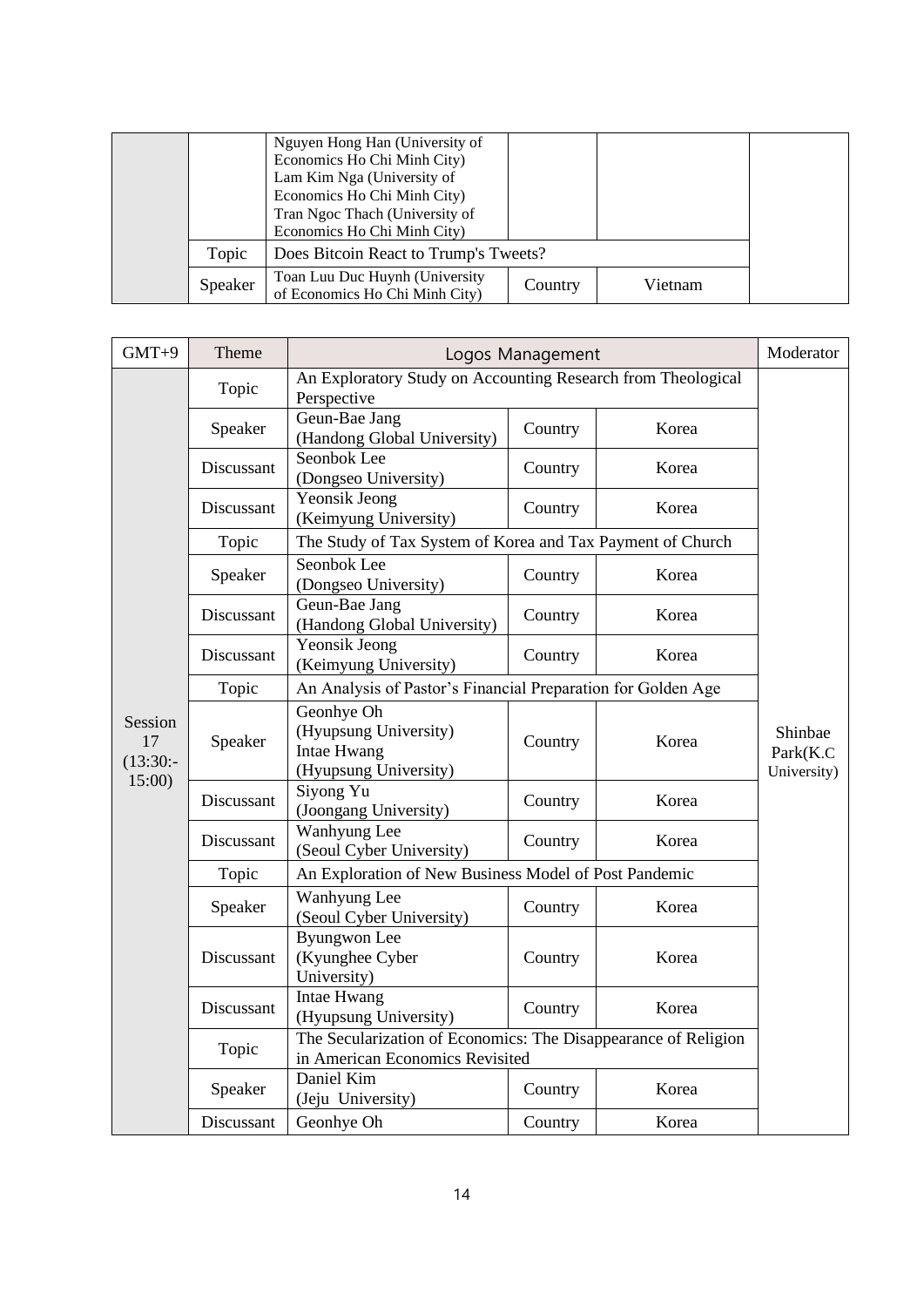|            | (Hyupsung University)                    |         |       |  |
|------------|------------------------------------------|---------|-------|--|
| Discussant | Wanhyung Lee<br>(Seoul Cyber University) | Country | Korea |  |

| $GMT+9$         | Theme | Project Management 혁신         |    |      | Moderator |
|-----------------|-------|-------------------------------|----|------|-----------|
|                 | 제목    | 리스크 관리와 프로젝트 성과에 관한 연구        |    |      |           |
|                 |       | 이문선(한양대학교)                    |    | 대한민국 |           |
|                 | 발표자   | 김승철(한양대학교)                    | 국가 |      |           |
|                 | 제목    | 프로젝트 계획과 성과 관계 연구             |    |      |           |
|                 | 발표자   | 윤형석(한양대학교)                    | 국가 | 대한민국 | 오민정       |
| Session         |       | 박소현(건국대학교)                    |    |      |           |
| 18<br>$(13:30-$ | 제목    | PMO 역할과 프로젝트 성과와의 영향관계        |    |      | (연세대)     |
| 15:00           | 발표자   | 이헌창(한양대학교)                    | 국가 | 대한민국 |           |
|                 |       | 이태원(한양대학교)                    |    |      |           |
|                 | 제목    | 스마트시티 사업 프로젝트 관리를 위한 이해관계자 분석 |    |      |           |
|                 | 발표자   | 김승기(한국과학기술기획평가원)              |    |      |           |
|                 |       | 장미경(한양대학교)                    | 국가 | 대한민국 |           |
|                 |       | 김승철(한양대학교)                    |    |      |           |

| $GMT+9$             | Theme   | Internet of Things and Sustainable Development (3)                                                                                                       | Moderator        |             |                       |
|---------------------|---------|----------------------------------------------------------------------------------------------------------------------------------------------------------|------------------|-------------|-----------------------|
|                     | Topic   | Wheels of Technology: A descriptive study on utilizing E-scooters<br>and bicycles in optimizing service delivery systems amidst the new<br>normal $(13)$ |                  |             |                       |
|                     | Speaker | Joy M. Suba<br>(University of Assumption)                                                                                                                | Country          | Philippines | Youn-Sik              |
| Session<br>19       | Topic   | LPG Cylinder Management and Monitoring System based on IoT<br>(14)                                                                                       | Han<br>(Handong) |             |                       |
| $(15:30:-$<br>17:00 | Speaker | <b>Emmanuel NTIRENGANYA</b><br>(RP- IPRC Huye)                                                                                                           | Country          | Rwanda      | Global<br>University) |
|                     | Topic   | GPRS sensor node power consumption is based on how frequently<br>data are transmitted in IoT applications: Experimental Study (38)                       |                  |             |                       |
|                     | Speaker | HABIYAREMYE Joseph<br>(RP-IPRC Kigali)                                                                                                                   |                  |             |                       |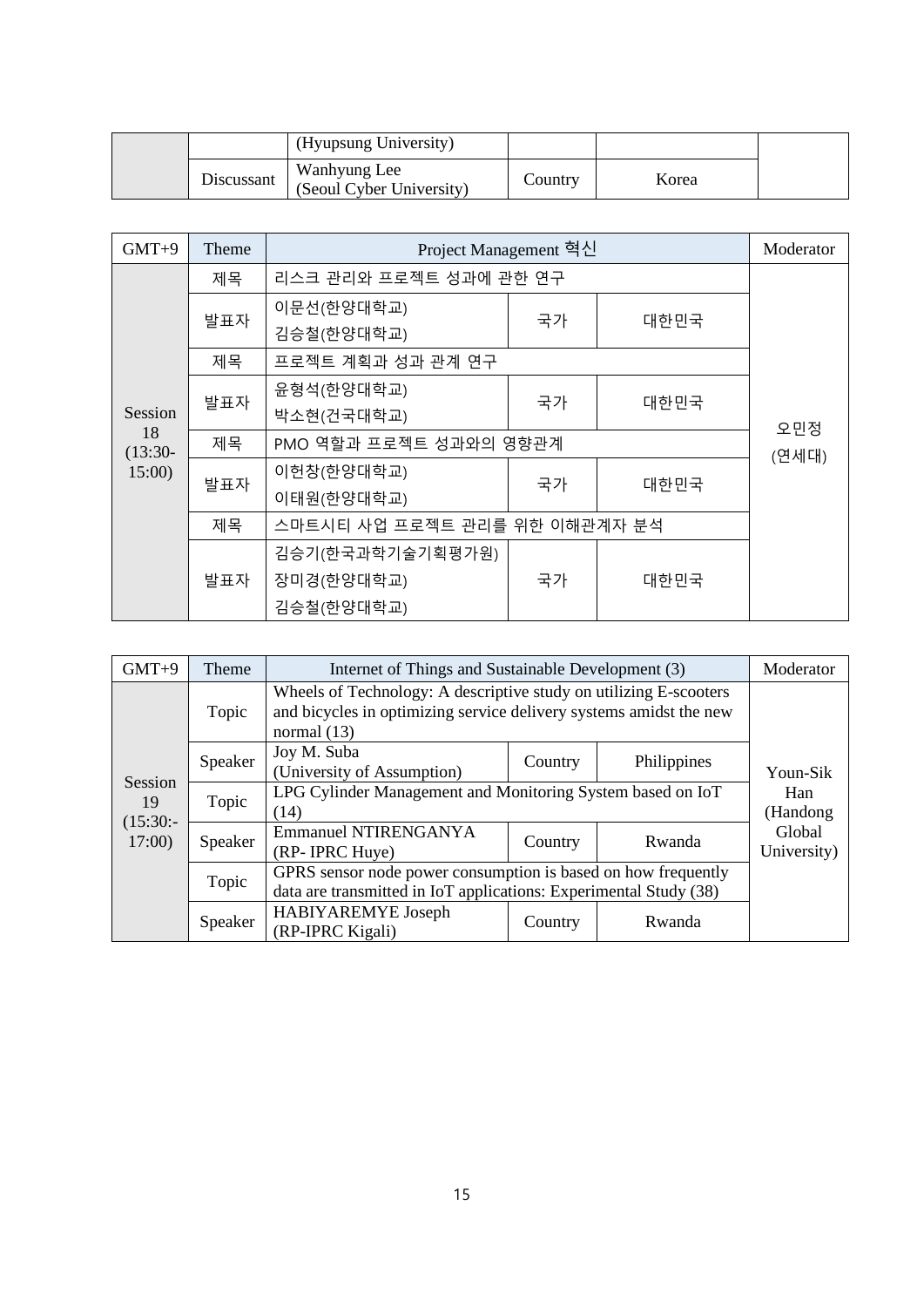| $GMT+9$         | Theme   | Sustainable Urban Development (4)                                                                                                                   |         |         | Moderator             |  |
|-----------------|---------|-----------------------------------------------------------------------------------------------------------------------------------------------------|---------|---------|-----------------------|--|
|                 | Topic   | Recognition of the Water Resources Wealth, the Post Pandemic<br>Virus Free Generation (1)                                                           |         |         | Cha-Mun               |  |
|                 | Speaker | Janvier Hakuzimana<br>(RP- IPRC Musanze)                                                                                                            | Country | Rwanda  | Koo<br>(Handong       |  |
| <b>Session</b>  | Topic   | Environmental Responsive Architecture as A Solution for Children<br>of Slum: A case study of floating school at Makoko slum area,<br>Nigeria $(18)$ |         |         | Global<br>University) |  |
| 20<br>$(15:30-$ | Speaker | David Adu Oluwaseyi<br>(Handong Global University)                                                                                                  | Country | Nigeria |                       |  |
| 17:00           | Topic   | Identifying Hidden Powers of Gridded City Mandalay, Myanmar<br>(24)                                                                                 |         |         |                       |  |
|                 | Speaker | Thwe Lay Maw<br>(Handong Global University)                                                                                                         | Country | Myanmar |                       |  |
|                 | Topic   | Passengers Crowd Management Systsem in Kigali (39)                                                                                                  |         |         |                       |  |
|                 | Spekaer | <b>TUYISENGE Jean Claude</b><br>(RP-IPRC Gishari)                                                                                                   | Country | Rwanda  |                       |  |

| $GMT+9$         | Theme   | Sustainability in Higher Education (4)                                                                                                            |                       |             | Moderator        |
|-----------------|---------|---------------------------------------------------------------------------------------------------------------------------------------------------|-----------------------|-------------|------------------|
|                 | Topic   | University Social Responsibility and Social Innovation (9)                                                                                        |                       |             |                  |
|                 | Speaker | Tuvshinjargal Baasanbat<br>(University of Finance and<br>Economics)                                                                               | Country               | Mongolia    |                  |
| <b>Session</b>  | Topic   | Institutionalization of Service Learning in Higher Education:<br>Lessons & challenges from Tangaza University Covid-19<br>community response (25) | Geun-Bae              |             |                  |
| 21<br>$(15:30-$ | Speaker | <b>Judith Pete</b><br>(Tangaza University)                                                                                                        | Country               | Kenya       | Jang<br>(Handong |
| 17:00           | Topic   | Operations Management of Autonomous Higher Educations in<br>Central Luzon (33)                                                                    | Global<br>University) |             |                  |
|                 | Speaker | Irene F. Sibug<br>(University of Assumption)                                                                                                      | Country               | Philippines |                  |
|                 | Topic   | Boosting the Post-COVID 19 National Economy through Startup<br>Innovation and Incubation Centers in TVET Colleges (37)                            |                       |             |                  |
|                 | Speaker | Bahizi Venuste<br>(RP-IPRC Gishari)                                                                                                               | Country               | Rwanda      |                  |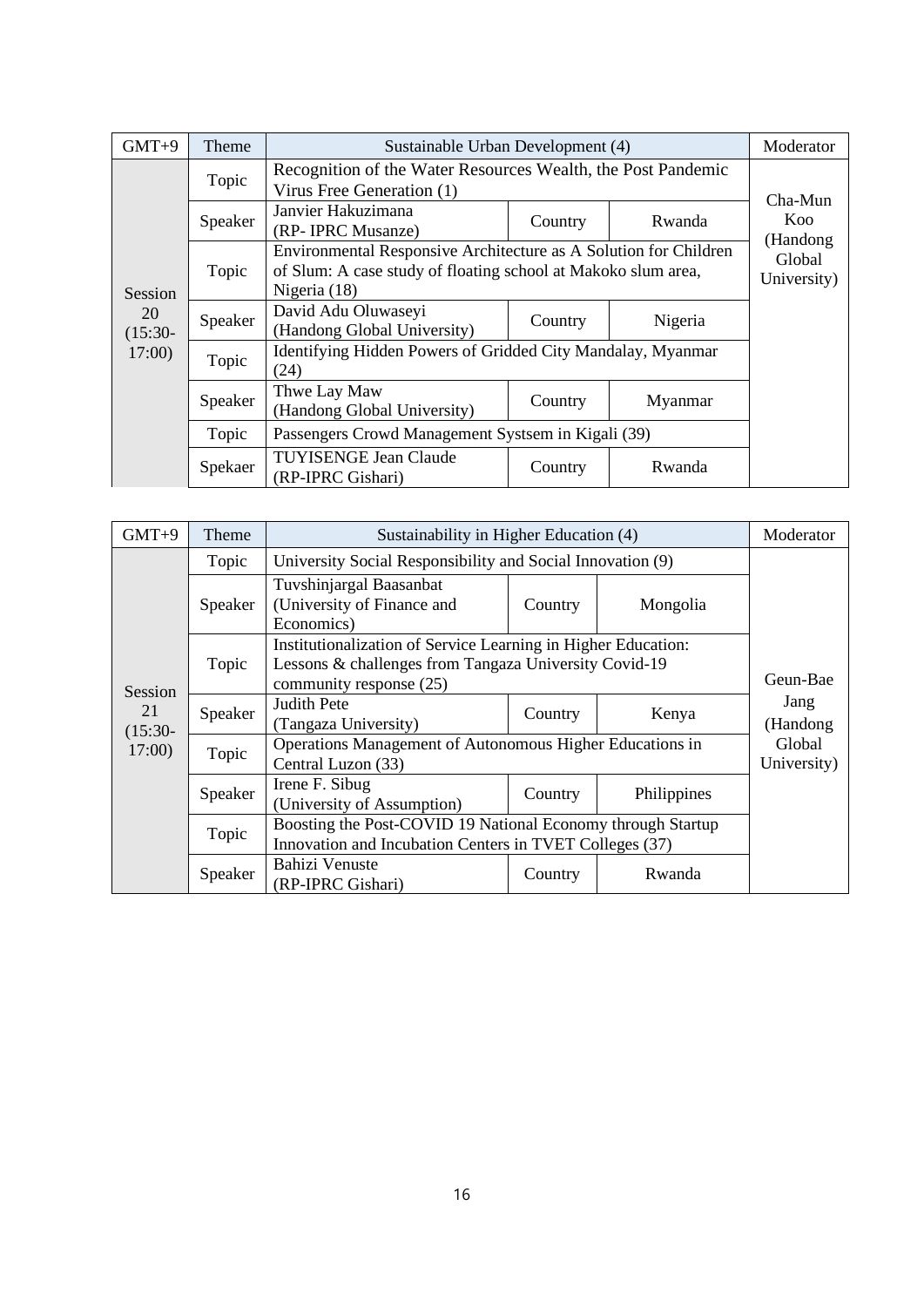| $GMT+9$                    | Theme | 행복부자경영                            |    |      | Moderator    |  |
|----------------------------|-------|-----------------------------------|----|------|--------------|--|
|                            | 제목    | 기후 위기의 대책: 사회책임투자의 네 가지 실행전략      |    |      |              |  |
|                            | 발표자   | 박정윤(영남대학교)                        | 국가 | 대한민국 |              |  |
|                            | 제목    | 과학으로 하나님을 발견할수 있을까?               |    |      |              |  |
|                            | 발표자   | 권진혁(영남대학교)                        | 국가 | 대한민국 |              |  |
| Session<br>22<br>$(15:30-$ | 제목    | 합작기업 경영의 공정성과 파트너 몰입간의 관계         |    |      |              |  |
|                            | 발표자   | 권선윤(중소기업연구원)                      | 국가 | 대한민국 | 박정윤<br>(영남대) |  |
| 17:00                      |       | 기업내적특성 및 자본시장특성이 우리나라 비상장기업의 SPAC |    |      |              |  |
|                            | 제목    | 합병상장 결정에 미치는 영향에 관한 실증연구          |    |      |              |  |
|                            | 발표자   | 신동훈(인하대학교)                        | 국가 | 대한민국 |              |  |
|                            | 제목    | 100 세 시대 재무플랜 Know & How          |    |      |              |  |
|                            | 발표자   | 김홍(국민연금공단 제주지사)<br>대한민국<br>국가     |    |      |              |  |

| $GMT+9$                  | Theme | 파우아(PAUA) 세션           |    |        | Moderator |
|--------------------------|-------|------------------------|----|--------|-----------|
|                          | 제목    | 해외설립대학현황               |    |        |           |
| Session                  | 발표자   | 강성택(PAUA)              | 국가 | 대한민국   |           |
| 23<br>$(15:30-$<br>17:00 | 제목    | 캄보디아대학설립사례             |    |        | 장영백       |
|                          | 발표자   | 구견회(라이프대학교)            | 국가 | 캄보디아   | (건국대)     |
|                          | 제목    | 키르키즈스탄현지대학설립과 현지학생 멘토링 |    |        |           |
|                          | 발표자   | 박명준(케인대학교)             | 국가 | 키르키즈스탄 |           |

| $GMT+9$       | Theme | 지속가능성                                 |    |      | Moderator |
|---------------|-------|---------------------------------------|----|------|-----------|
|               | 제목    | 글로벌 창업 생태계와 지속가능성                     |    |      |           |
|               | 발표자   | 이철규(건국대)                              | 국가 | 대한민국 |           |
|               | 제목    | 포스트 팬데믹시대의 일반적 창업성향 변화와 적응방향          |    |      |           |
|               | 발표자   | 정종식(호서대학교)                            |    | 대한민국 |           |
| Session<br>24 |       | 양동우(호서대학교)                            | 국가 |      |           |
| $(15:30-$     | 제목    | 경력단절여성의 창업의지에 미치는 영향 요인에 관한연구         |    |      | 김청열       |
| 17:00         | 발표자   | 정인구(호서대학교)                            | 국가 | 대한민국 | (동명대)     |
|               | 제목    | ESG 경영과 USMCA 체계로 살펴본 한국과 미국의 경영환경 분석 |    |      |           |
|               | 발표자   | 김종권(신한대학교)                            | 국가 | 대한민국 |           |
|               | 제목    | ESG 미래현황과 미래정책방향                      |    |      |           |
|               | 발표자   | 강철승(중앙대학교)                            | 국가 | 대한민국 |           |